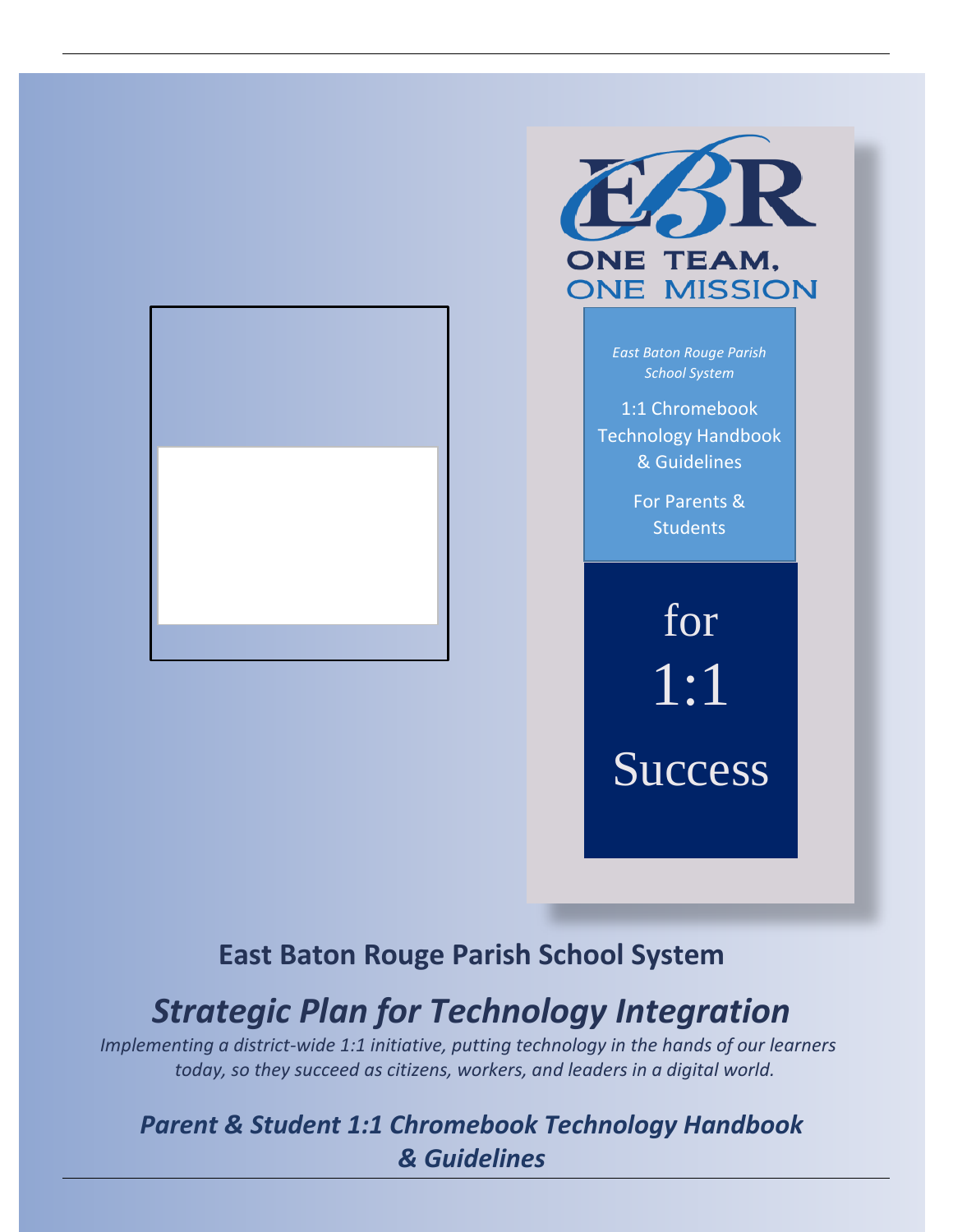# **TABLE OF CONTENTS**

| <b>District Vision &amp; Mission</b>                                         | 28 |
|------------------------------------------------------------------------------|----|
| <b>School Contacts</b>                                                       | 29 |
| 1:1 Program Policy                                                           | 30 |
| <b>Receiving and Returning</b>                                               | 31 |
| Device Use, Care, & Maintenance                                              | 32 |
| <b>Safety &amp; Security</b>                                                 | 34 |
| <b>Operating System on Your Chromebook &amp; Help Desk Ticket Procedures</b> | 35 |
| <b>Device, Accessory Repair and Replacement</b>                              | 35 |
| <b>Repair &amp; Cost Matrix</b>                                              | 37 |

**Appendix I – EBRPSS Internet and Network Usage Policy Appendix II – Student Technology Use Agreement**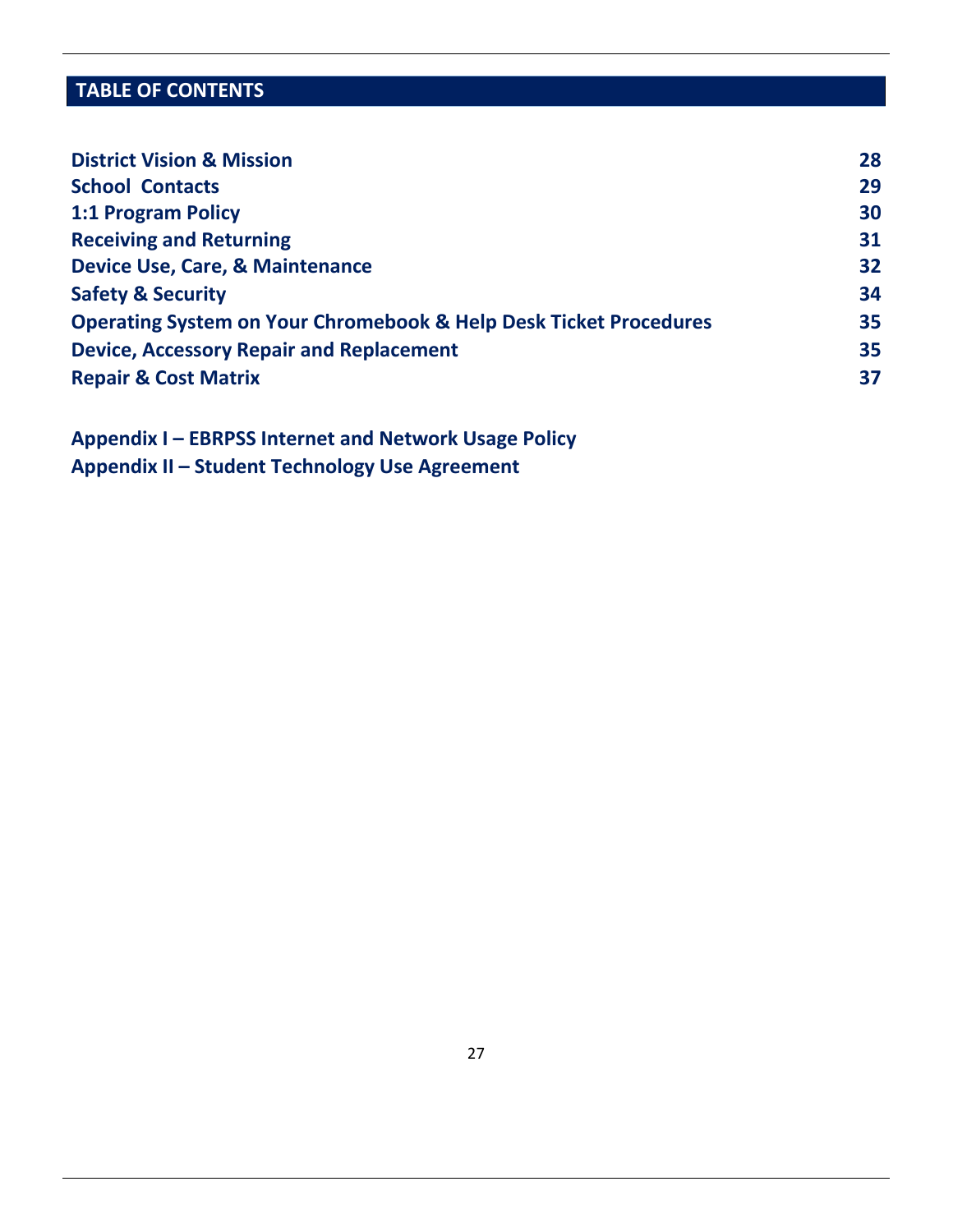#### **Vision**

District staff, educators, and students at all levels will integrate technology in meaningful and diverse ways that promote effective communication and collaboration - advancing teaching and learning in every classroom to positively impact outcomes for our students. We believe students will transition from recipients of information to creative cultivators and owners of knowledge.

#### **Mission**

All members of our dynamic team, instructional and technology support, will work together towards a shared goal - supporting every student in developing the skills and knowledge needed to succeed in a progressive, technology-reliant, global society through a dynamic technology integrated learning environment that is reliable, effective, ethical, and transformative.

Our purpose is to establish and maintain a technology integrated learning environment that ensures adequate support, training, development, and deployment systems are in place to provide educators, students, and other key personnel with the tools, resources, and information necessary for effective integration of technology in the learning environment daily.

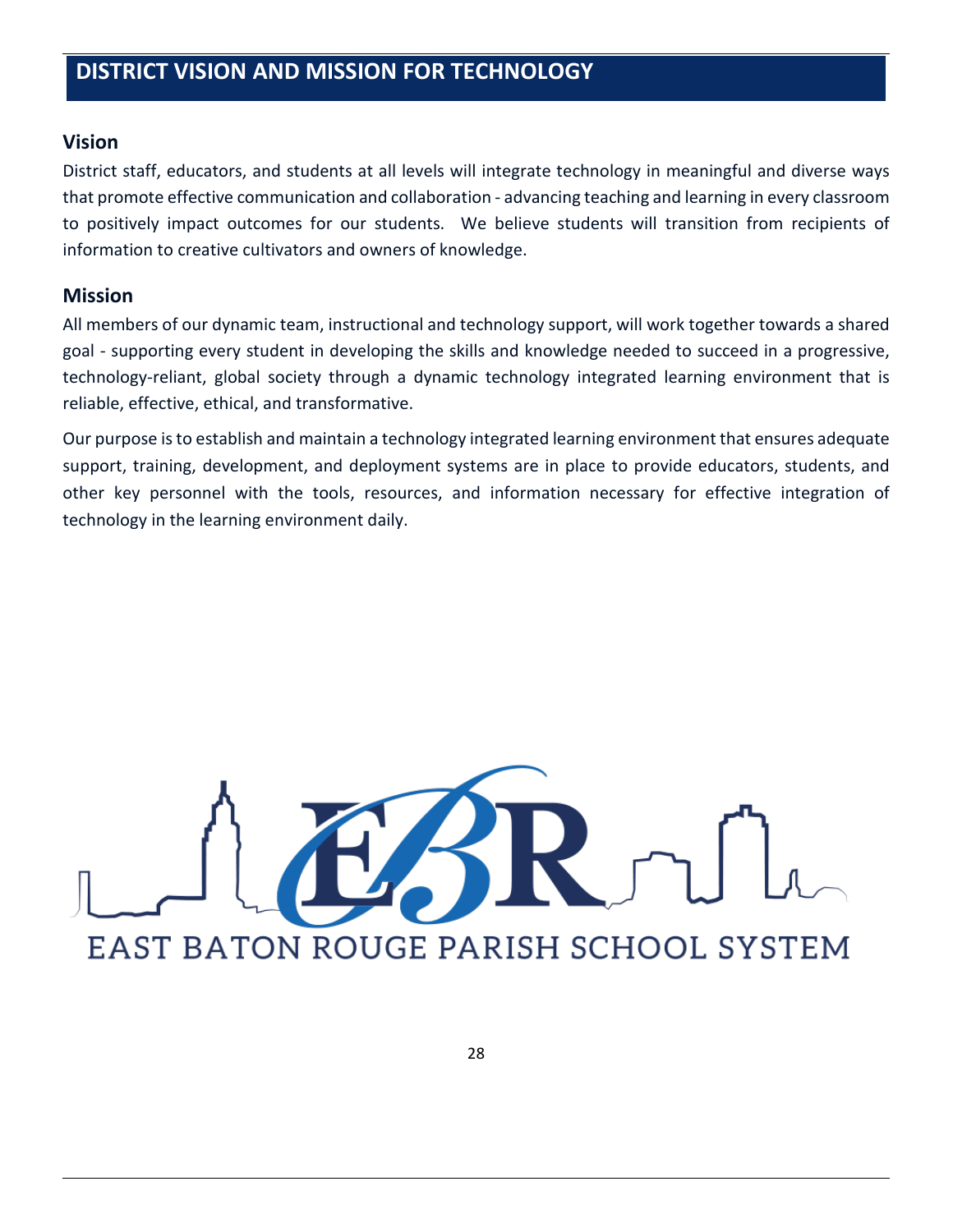**SCHOOL CONTACTS**

#### *PRINCIPAL*

# *SCHOOL TECHNOLOGY FACILITATOR*  Amy Butler, Principal<br>
OL TECHNOLOGY FACI<br>
Anna Davis<br>
SCHOOL LIBRARIAI<br>
Kirsten Steintrager

#### SCHOOL LIBRARIAN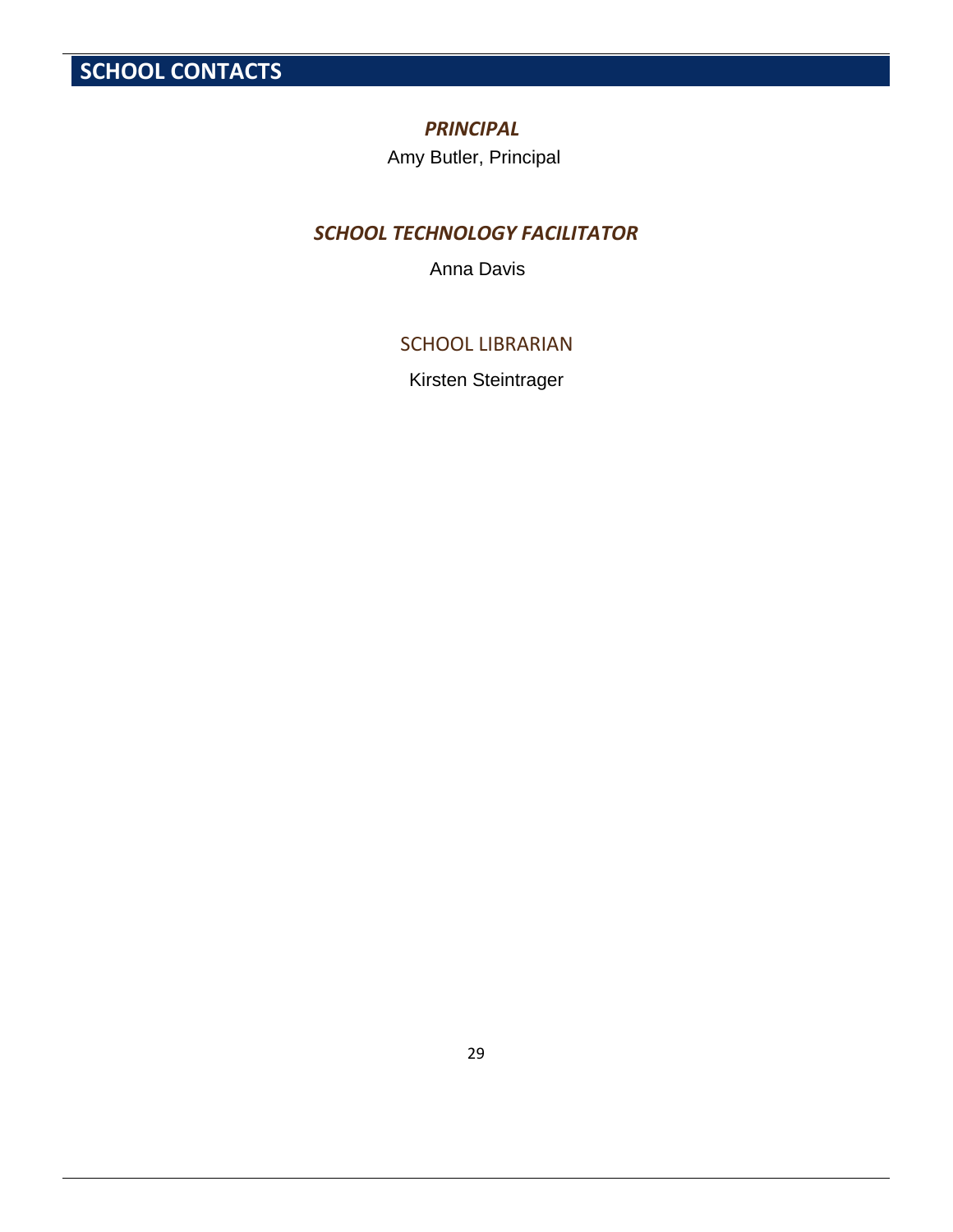## **1:1 PROGRAM POLICY**



**Chromebook** devices are issued by the East Baton **Rouge Parish School System for** student use throughout the school year. The **East Baton Rouge** Parish School System is the sole licensee of the software included with the Chromebook device.

#### **TITLE AND OWNERSHIP**

Chromebook devices are purchased and owned by the East Baton Rouge Parish School System, who shall issue them for student use throughout the school year. These devices are issued in the same manner as a school textbook or other durable supplies and equipment. Neither the student nor parent have ownership of the device at any time and the East Baton Rouge Parish School System reserves the right to collect and redistribute devices as needed.

#### **LICENSE AGREEMENT**

The East Baton Rouge Parish School System is the sole licensee of the software included with the Chromebook device. Any copying, modification, merging, or distribution of the software by the student, including written documents, is prohibited. The student is responsible for complying with any and all hardware, software, and service provider licensing agreements, terms of use, and applicable state and federal copyright and other intellectual property protections. Violation of any such license, terms, and laws shall constitute a violation of this policy and may result in additional consequences as outlined in the Student's Rights and Responsibilities Handbook.

#### **INTERNET & NETWORK USAGE POLICY**

The Internet and Network Usage Policy (INUP) outlines the guidelines and behaviors that users are expected to follow when using school technologies. The use of any district provided technology requires staff, students, and parents to abide by the East Baton Rouge Parish School System INUP, which can be found in Appendix I.

#### **STUDENT TECHNOLOGY USE POLICY AND AGREEMENT FORM**

The East Baton Rouge Parish School System adopted the Student Technology Use Policy to serve as a guideline for the expectations of students in regards to the use of technology provided by the school system.

Before a student can use any technology at a school, the parent/guardian and the student must review the *Internet and Network Usage Policy* in **Appendix I** of this handbook and return the *Student Technology Use Agreement form* in **Appendix II** of this handbook to the school. Violation of the agreement, terms, and laws shall constitute a violation of this policy and may result in additional consequences as outlined in the Student's Rights and Responsibilities Handbook.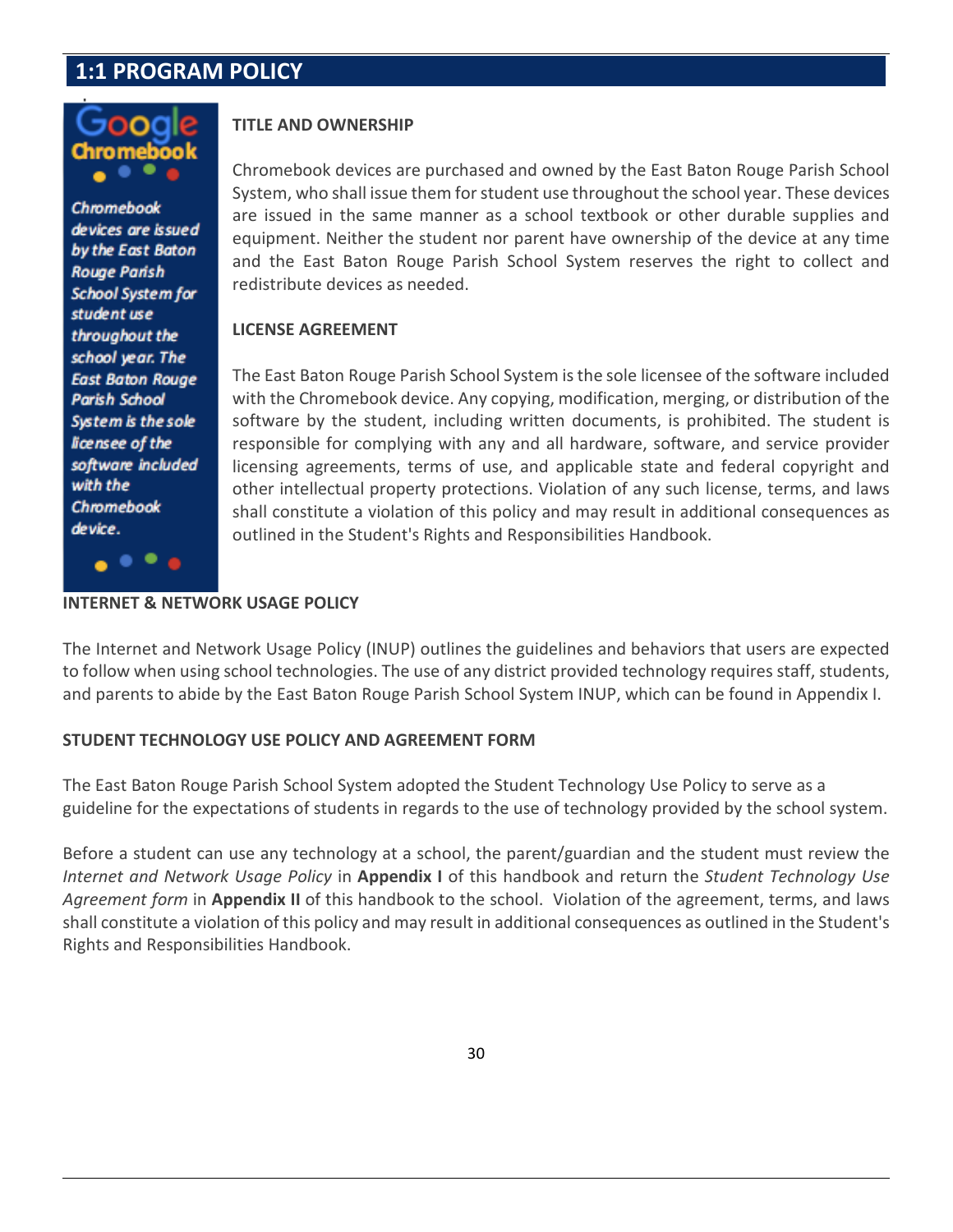#### **1:1 CHROMEBOOK CHECKOUT**

During the first few weeks after the start of school each year, before the beginning of the first 9 weeks, each student will be assigned one Chromebook device to **use** during the school year. The Chromebook will be assigned to the student through the Destiny Resource System at the school which is the same process used to issue textbooks to students. The students will utilize the Chromebook throughout the day and return them prior to leaving at the end of the day. Each school administrator or designee will provide students with checking out and returning Chromebooks. If a student checks out of school during the day, the student must return the Chromebook prior to leaving the campus. The Chromebook, as with other school issued items such as textbooks and library books, is the student's responsibility for instructional use. The Chromebook, however, will be used during the school day. Therefore, any instance of misuse, loss, theft or negligence will be reviewed on an individual basis to determine the amount of financial responsibility (if any) and restitution that the parent or guardian may be required to pay. This handbook outlines the procedures and policies for use to protect the Chromebook investment for the East Baton Rouge Parish School System. In the event of such negligence, the parent or guardian will be contacted by the principal or principal's designee.

#### **DISTRICT OWNED/ISSUED**

A Chromebook will be assigned to each student through the Destiny Resource System. In addition to the Student's Rights and Responsibility Handbook signature sheet, each student must sign and return a signed parent/guardian **Student Technology Use Agreement Form** as well as **Internet and Network Usage Policy.** To support this initiative, each school should hold Parent/ teacher informational meetings sharing additional procedures, class use, and review of the Technology Handbook and Administrative Guidelines. Parents and students are encouraged to read this 1:1 Handbook and Administrative Guidelines, the East Baton Rouge Parish Internet & Network Usage Policy and Student Technology Use Agreement and sign and return the signature pages**.**

#### **CHROMEBOOK CHECK-IN**

Each school will train students on the daily check in process. At the end of each day, students are required to check in the Chromebook. At the end of each year, the Chromebook will be checked back into the Destiny Resource System. If a student transfers to another school for any reason during the school year, the device must be checked in at the time of withdrawal. Students who withdraw, are expelled, or terminate their enrollment for any other reason must check-in the device upon withdrawal enrollment for any other reason must check-in the device upon withdrawal. Any Chromebook not returned will be considered stolen property and law enforcement agencies will be notified. Chromebooks are considered property of the East Baton Rouge Parish School System and should be treated as such. Chromebooks will be examined daily for damage and fees may be issued if damage is found beyond normal usage.

#### **CHROMEBOOK STORAGE**

To protect the Chromebooks, transport cases may be used. Each school will determine if a transport case will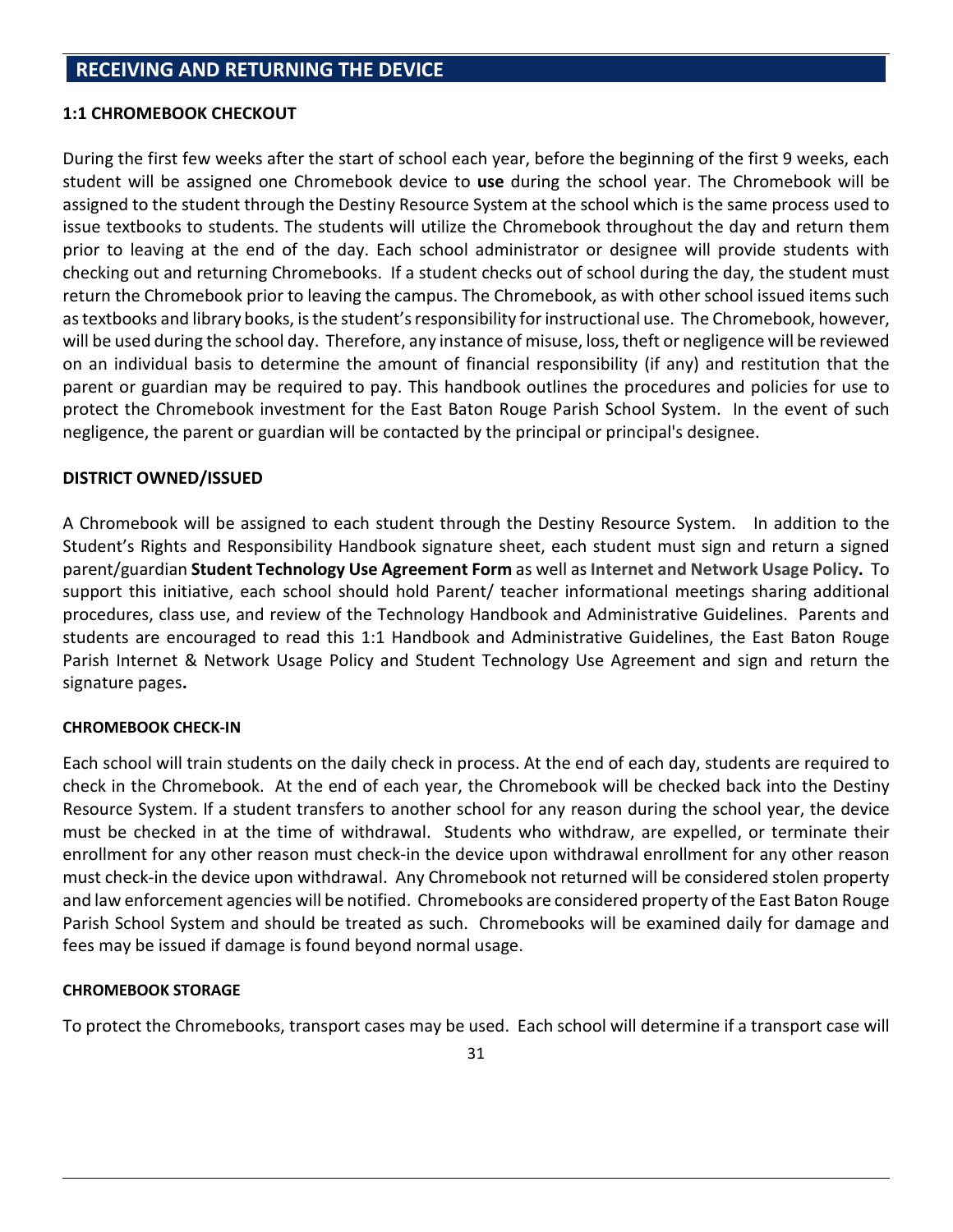be used at their school site. If required, it is recommended that the transport cases are labeled. The identifiable label should never be removed from the transport case. Students should never remove the transport case from the Chromebook. All students must adhere to the rules, policies, and procedures outlined by their school.

#### **DEVICE USE, CARE & MAINTENANCE**

The student is responsible for the safety and security of the device and any activity associated with the device. It is the responsibility of the student to know where his/her issued Chromebook device is at all times. Any devices left behind or unattended will be taken to the administrative office. Students who misplace devices will be required to pick up the device and talk to a staff member regarding the importance of accountability of their device.

#### **User Expectations for Handling and Care of the Device**

- If a transport case is provided, the user must keep the device in the protective case at all times, NO EXCEPTIONS.
- If a transport case is not provided, the user must maintain the safety of the device by following the safety precautions taught by the student's teacher.
- Device and cases must remain free of any writing, drawing, stickers, or labels that are not applied by East Baton Rouge Parish School System or individual school.
- Students who are issued identification cards for their case/devise must keep the card visible on the devices' case at all times.
- Use the device on a flat, stable surface.
- Do not place books or pressure on the device.
- Do not store the Chromebook with the screen in the open position.
- Do not place items between the keyboard and screen.
- Do not place the device near magnets or anything with high electric current.
- Do not have food or drinks around the device.
- Do not pick up the device by the lid (screen).
- Do not attempt to clean the device.
- Avoid touching the screen with pens or pencils.
- Do not leave the device exposed to direct sunlight.
- Do not transport the device (lift, carry, etc.) while it is open. It must be closed when relocating.
- When moving between classes, the device must be closed and placed in book bag or carried close to body.
- Do not leave the device unattended in an unlocked or unsecured location (i.e. gym, bathroom, cafeteria, library, bus, etc.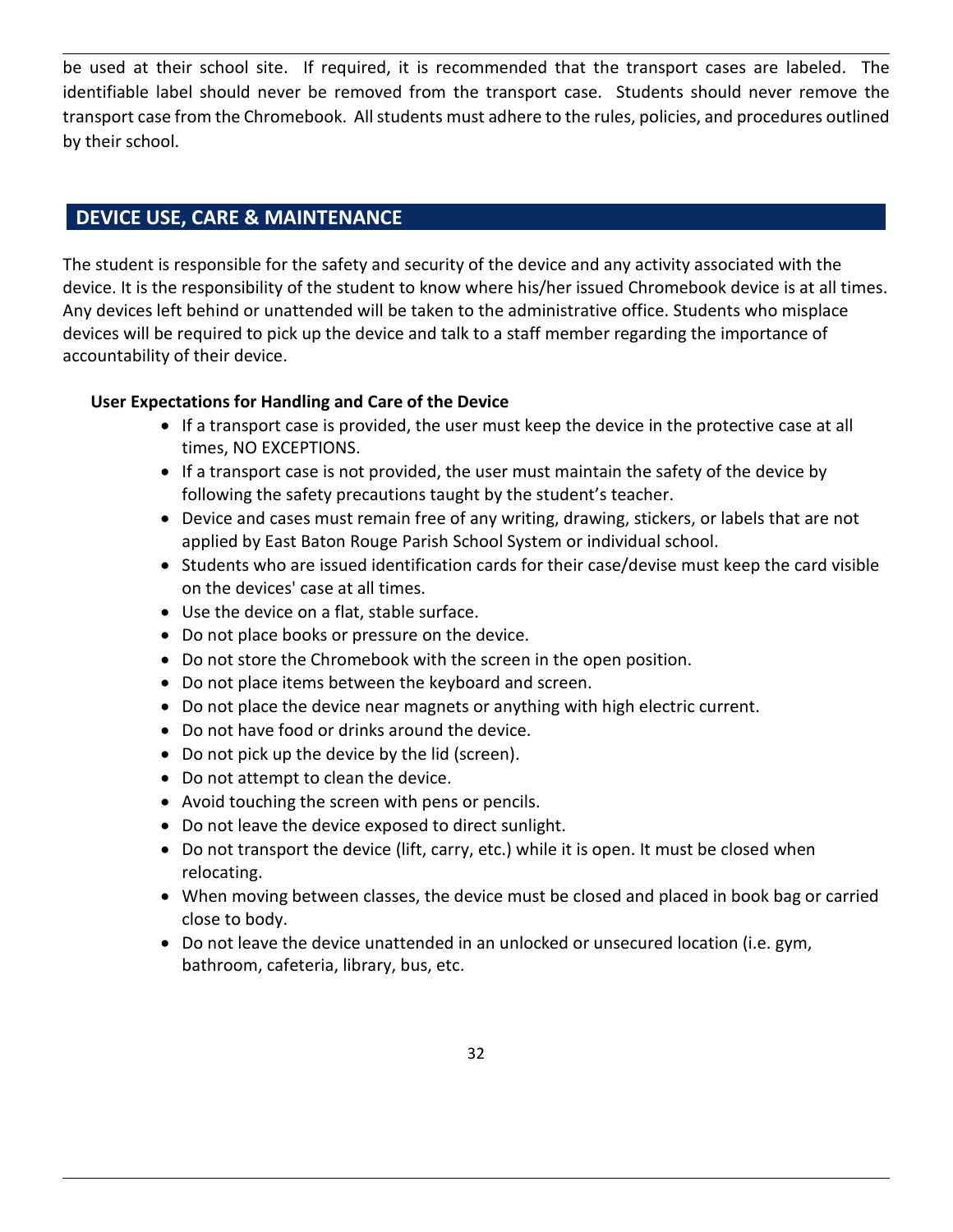#### **CHARGING AND PREPARATION FOR CLASS**

It is the student's responsibility to ensure their district-issued device is returned to the appropriate charging cart and slot at the end of each school day, or before they leave campus. It is the teacher's responsibility (or the responsibility of the substitute/ assigned personnel) to connect the chargers to each device prior to leaving, so they can charge each night and be ready for use the following school day. It is the responsibility of the student to ensure they use the assigned Chromebook and report any damage immediately. If a student checks in late to school, the student must follow the school's policy to retrieve the Chromebook at the appropriate time.

#### **INAPPROPRIATE USE OF DEVICES**

It is the responsibility of each student to use their issued device in an acceptable manner. Students must never hold the device by the screen. Students will be subject to the Student Technology Use Agreement as well as the student sections of the East Baton Rouge Parish School System Internet and Network Usage Policy and must adhere to the expectations of each teacher regarding the use of their device in a classroom environment. Students may at no time download material that violates the terms outlined in the East Baton Rouge Parish School System Internet and Network Usage Policy, Student technology Use Agreement, or Students Rights and Responsibilities Handbook. A search query will be conducted every night and all inappropriate searches will be reported to the principal.

#### **PRINTING**

Students may only print materials related to their classes and assignments. Prior to printing, a student should ask permission to print from a staff member or teacher. If a student prints materials not associated with a class or assignment, they may be required to pay a fee for each page printed and/or be disciplined if the material was inappropriate or obscene in nature. Printing will only be done from a desktop computer.

#### **FILE MANAGEMENT**

Students will be provided cloud space to store les. It is recommended that all les be stored in this space so that in the event a device fails, the student's work and materials will be safe. Students should not backup work on a personal jump drive.

#### **PASSWORDS AND BACKGROUND IMAGES**

It is the responsibility of each student to protect their password. Passwords should never be shared. If a student forgets his/her password, or believes someone has accessed their password, the students should immediately report it. Each Principal and Technology Facilitator will be trained on resetting passwords. Principals and Technology Facilitators will either reset it upon request or submit a ticket to have the password reset. Inappropriate media should never be used as a screensaver or background. Presence of guns, weapons, pornographic materials, inappropriate language, alcohol, drug, gang related symbols, pictures or anything else deemed inappropriate by East Baton Rouge Parish School System may result in disciplinary actions.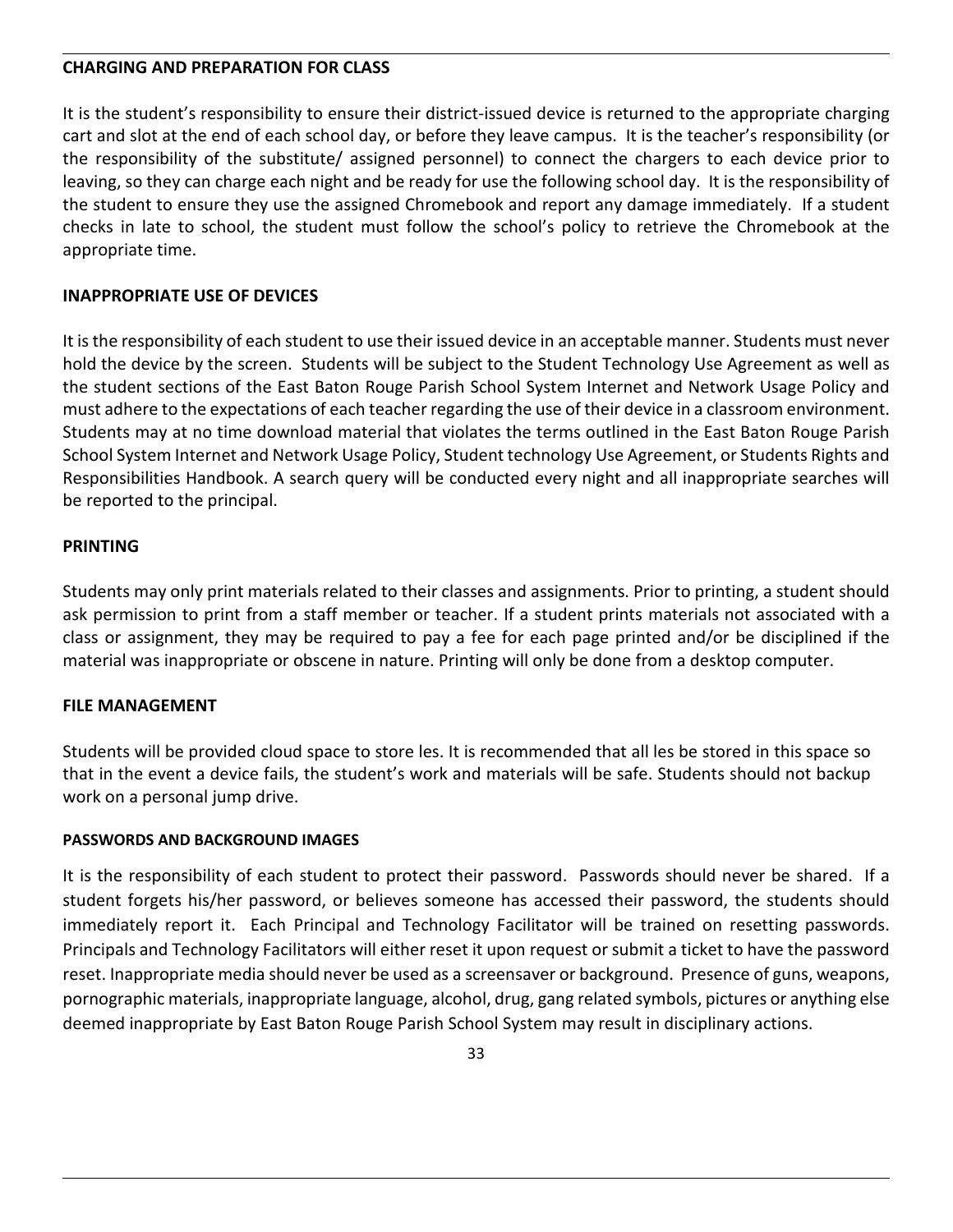#### **AUDIO RESTRICTIONS**

Unless specified to the student by the teacher, it is required that sound be muted at all times. Headphones may be used at the discretion of the teacher but will not be provided to the schools nor students by the East Baton Rouge Parish School System. If allowed, students can purchase a pair of headphones/earbuds for personal use. It is recommended that earbuds are not be shared between students.

#### **SCHOOL COMMUNICATIONS, EMAIL, SOCIAL NETWORKING**

Students will not have a personal email set up with their login names. Teachers will be able to communicate with students using a safe and secure platform that tracks all communication. Any communication that is deemed inappropriate will not be tolerated and subjected to internal and possible external investigation. All employees and students must adhere to the terms and agreements established in the East Baton Rouge Parish School System Internet and Network Usage Policy. Since the Chromebook is a tool used for learning, unapproved social networking sites are restricted from use.

Violations of the above user expectations, the Student's Rights and Responsibilities' Handbook, the East Baton Rouge Parish Internet and Network Usage Policy, Student's Right's and Responsibilities Handbook, and / or Student Technology Use Agreement may result in disciplinary repercussions as decided upon by building administration, including, but not limited to:

- Restrictions placed on device use
- Notification of parents
- Detention or suspension from school and school related activities
- Loss of device privileges
- Legal action and/or prosecution
- Financial Consequences

#### **SAFETY AND SECURITY**

#### **PRIVACY**

Students will be issued a username and password that allows them access to a personal cloud space and personal access to the internet. It is extremely important that students never give their username or password to any other student. By doing so, he/she will be held accountable for all internet or network actions that may take place as a result of other students posing as them. Students who attempt to hack into other systems or steal student or staff information may be subject to school disciplinary actions and legal actions, if deemed necessary.

#### **UNAUTHORIZED USE OF DEVICES**

All internet traffic is monitored by our filter program. Parents and Guardians will be notified by the principal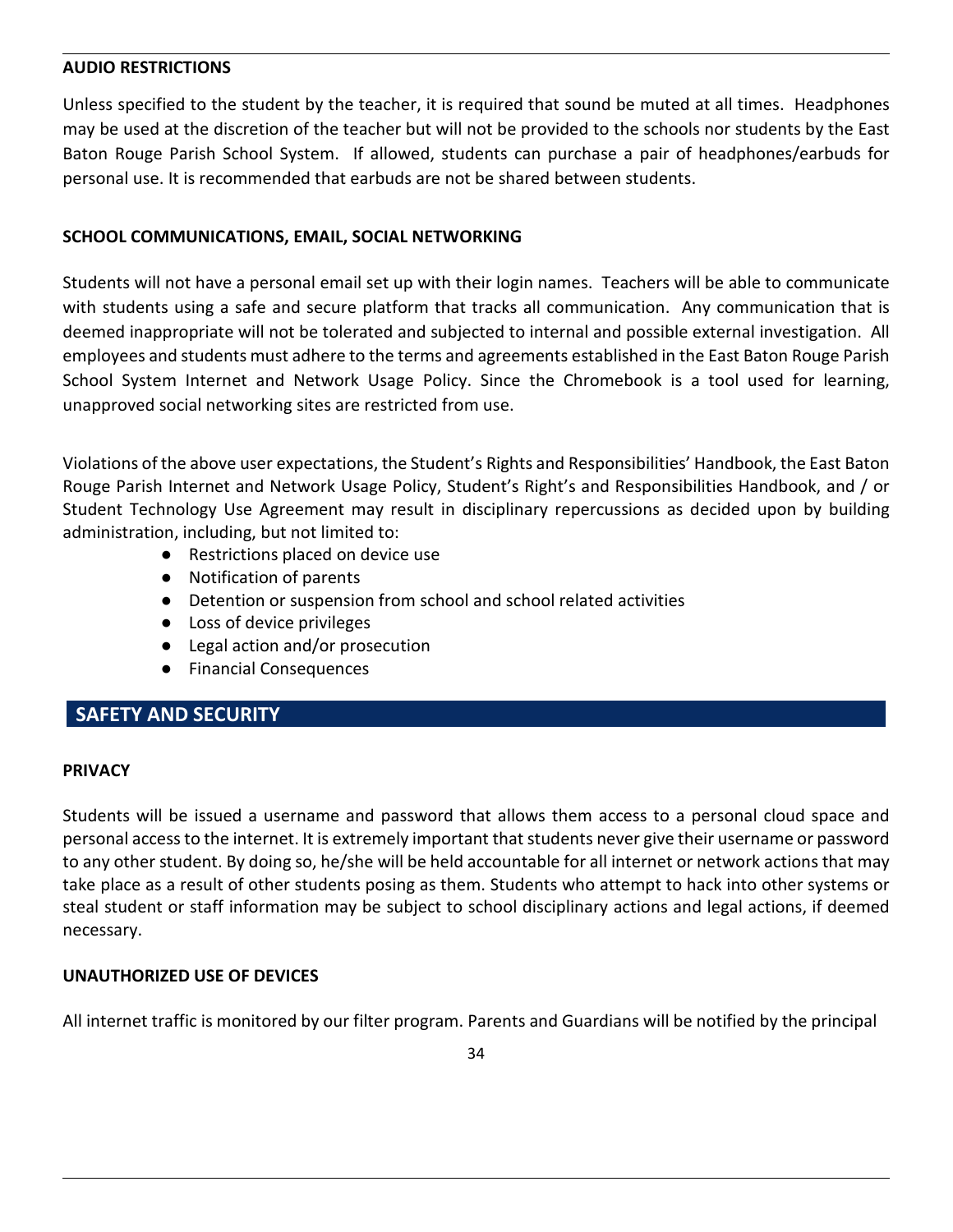or designee if their child's account has been tagged because of inappropriate use of the device or network. Students who use a device in an inappropriate way may be subject to school disciplinary actions as outlined by the Students' Rights and Responsibilities Handbook. These actions will be based on the severity of the inappropriate action or materials.

#### **DISCIPLINARY MEASURES**

Non-compliance with the Student Technology Use Policy or East Baton Rouge Parish School System policies may result in one or more of the following actions:

- 6. Restricted use or loss of Chromebook device privileges. Possession of an East Baton Rouge Parish School System Chromebook device may be revoked at any time.
- 7. Student and parent may be required to make full financial restitution for any unauthorized expenses incurred or damage caused by inappropriate actions.
- 8. Student may face school disciplinary actions based on district and school policy violations as deemed as appropriate by principal and/or designee.
- 9. Student may face legal actions based on the severity of the actions taken.

#### **OPERATING SYSTEM ON YOUR CHROMEBOOK**

Chromebooks operate on a modified version of the Chrome browser. It connects to web based resources, apps and extensions provided on the internet. When a Chromebook is initially turned on, it updates automatically allowing the students to operate on the most recent version of the Chrome operating system. If the student's Chromebook needs technical support for the operating system, the teacher must request support by notifying the Technology Department by creating a Help Disk Ticket.

#### **HELP DESK TICKET PROCEDURES FOR CHROMEBOOKS**

The Help Desk Ticket System provides direct communication from the employee reporting a concern directly to the EBRPSS Technology Department. If there is a concern with a Chromebook, the student must immediately report the concern to their teacher. The teacher will be responsible for creating a Help Desk Ticket in the School Dude System. A Help Desk Ticket should be created by the principal or designee if a Chromebook device has a broken or cracked screen, if a device is stolen, or has any other damage. A Help Desk Ticket may also be needed if the use of the Chromebook Troubleshooting Student Login Sheet does not assist with clarifying disabled student accounts, or updating forgotten passwords. After the principal or designee creates a ticket in the Help Desk Ticket System, he/she should report the ticket number associated with the concern to

#### **DEVICE & ACCESSORIES REPAIR AND REPLACEMENT**

**DISCLAIMER**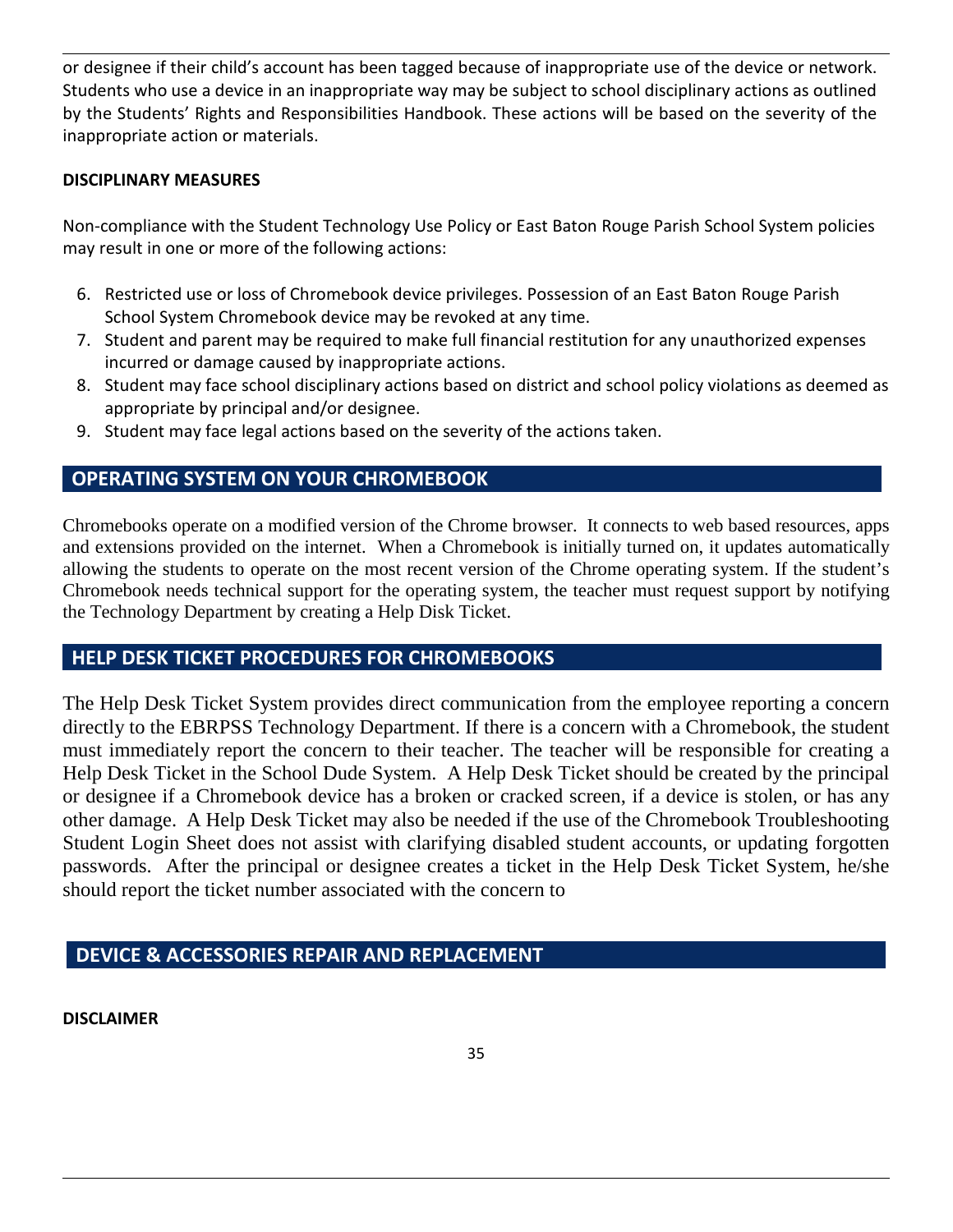Parents or guardians may be responsible for damages or replacement of the Chromebook due to negligence, misuse or loss. All instances will be reviewed on an individual basis by the principal or designee to determine the amount of financial responsibility and restitution that the parent or guardian must pay. The principal or designee will follow the suggestions outlined in the Student's Rights and Responsibilities Handbook.

#### **TIMELINE FOR REPAIRS**

Some repairs for Chromebook devices can be managed on-site, other repairs must be sent to the district to be repaired by an ACER Certified Repairman, while more severe repairs will be sent to a 3rd party vendor. Devices that are sent to a vendor will be processed in the order they are received and by the availability of the parts needed to make the repair. Some repairs may take over (30) days because of the specific claims process under the Chromebook care warranty.

#### **ONSITE REPAIRS**

Once the Help Desk Ticket is assigned to an EBRPSS IT Tech, he/she will review the Chromebook damage to determine if the repair can be managed onsite. If the repair can be conducted onsite, the EBRPSS IT Tech will repair and return the device to the student and update the status to the Help Desk Ticket.

#### **OFF SITE REPAIRS & STATUS UPDATES ON REPAIRS**

If the EBRPSS IT TECH determines that the repair cannot be made onsite, he/she will have the Chromebook checked out of the Destiny Resource Manager System and note the status of the device in the Help Desk Ticket System. The status of the Chromebook will be updated with each status change. Once the device is repaired, the EBRPSS IT TECH will return the device to entitled to the device checked back in to the Destiny Resource Manager System. The the same will ensure the device is returned to the Chromecart and Chromebook slot. If a loaner device was issued, it will be retrieved at this time.

#### **LOANER DEVICES**

Loaner devices are available on a case by case bases, under the discretion of the administrator, and based on availability. The principal or designee may determine that loaner devices may not be available for students who have abused or misused their device. Unless specified otherwise in writing, students will not take their devices home. As a school and district, we anticipate the need to loan devices to students who are having their primary devices repaired. While we hope to have loaner devices available to students during these repair periods, there may be times where we do not have any available loaner devices. Under these circumstances teachers will make every effort to allow students to use classroom computers or give the student an alternate assignment of equal value. Loaner devices *may* be assigned to students for the duration of their device repair. Loaner devices will be assigned on a first come, first serve basis. To obtain a loaner device, \_\_\_\_\_\_\_\_\_\_\_\_\_\_\_\_\_\_\_\_\_\_\_\_\_\_\_\_\_\_\_\_\_\_\_\_\_\_\_\_\_\_\_\_\_\_\_\_\_\_\_\_\_\_\_\_\_\_\_\_\_\_\_\_\_\_\_\_\_\_\_\_\_\_\_\_\_\_\_\_\_\_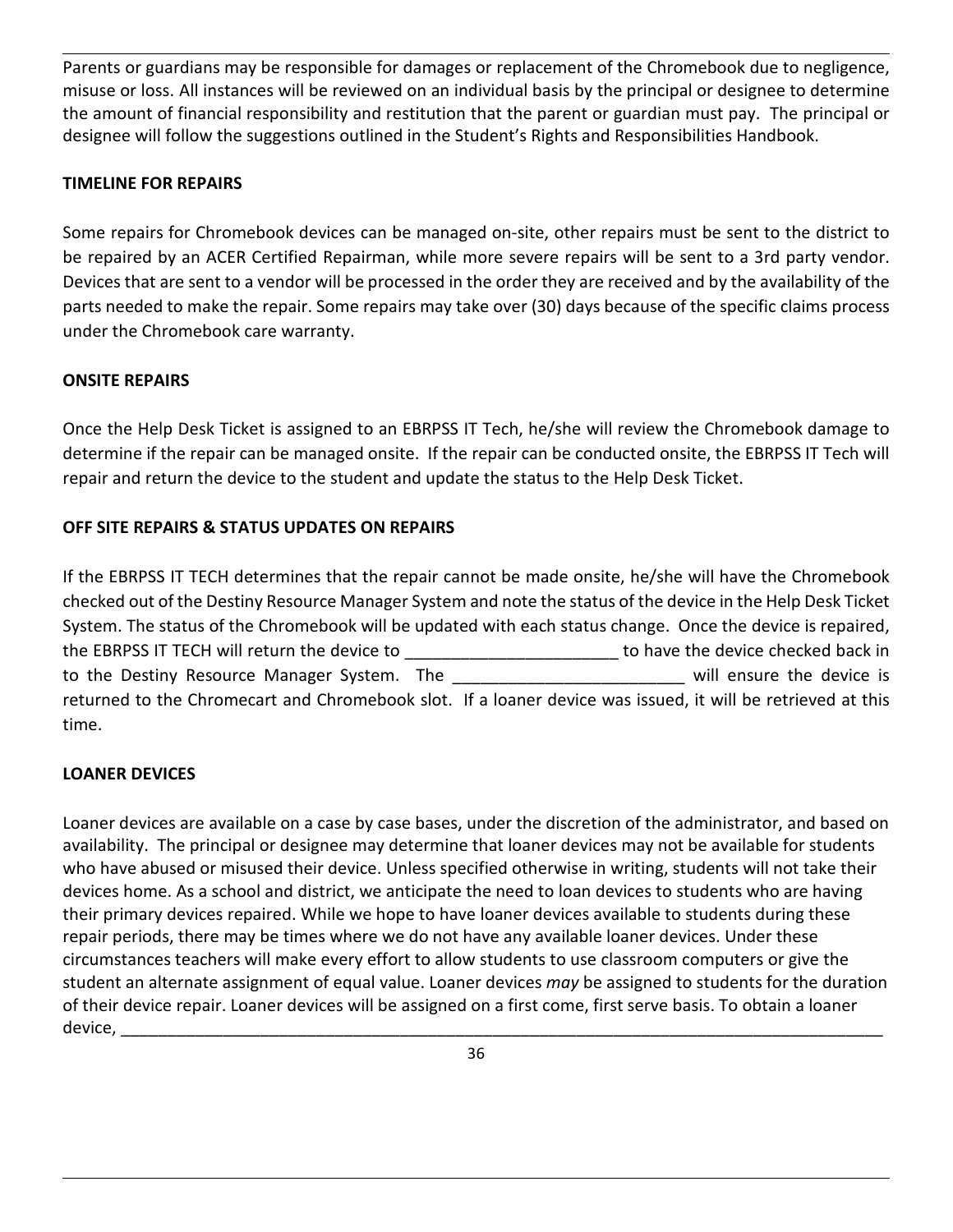# **REPAIR COST MATRIX**

| <b>Part / Repair Description</b>    | <b>Approximate Repair Cost</b><br>(Parts and Labor) |
|-------------------------------------|-----------------------------------------------------|
| Laptop re-image                     | \$0.00                                              |
| <b>Missing Keys</b>                 | \$5.00                                              |
| AC adapter/ broken                  | \$40.00                                             |
| AC adapter/ missing                 | \$40.00                                             |
| Battery / damaged                   | \$40.00                                             |
| Touchpad                            | \$40.00                                             |
| <b>Damaged Shell</b>                | \$85.00                                             |
| <b>Broken screens</b>               | \$100.00                                            |
| Motherboard                         | \$100.00                                            |
| Replacement computer due to neglect | \$200.00                                            |
| <b>District Assigned Case</b>       | \$20.00                                             |
| Normal wear and tear                | \$0.00                                              |
| <b>Hinges</b>                       | \$5.00                                              |

\_\_\_\_\_\_\_\_\_\_\_\_\_\_\_\_\_\_\_\_\_\_\_\_\_\_\_\_\_\_\_\_\_\_\_\_\_\_\_\_\_\_\_\_\_\_\_\_\_\_\_\_\_\_\_\_\_\_\_\_\_\_\_\_\_\_\_\_\_\_\_\_\_\_\_\_\_\_\_\_\_\_\_\_\_\_\_\_ \_\_\_\_\_\_\_\_\_\_\_\_\_\_\_\_\_\_\_\_\_\_\_\_\_\_\_\_\_\_\_\_\_\_\_\_\_\_\_\_\_\_\_\_\_\_\_\_\_\_\_\_\_\_\_\_\_\_\_\_\_\_\_\_\_\_\_\_\_\_\_\_\_\_\_\_\_\_\_\_\_\_\_\_\_\_\_\_ \_\_\_\_\_\_\_\_\_\_\_\_\_\_\_\_\_\_\_\_\_\_\_\_\_\_\_\_\_\_\_\_\_\_\_\_\_\_\_\_\_\_\_\_\_\_\_\_\_\_\_\_\_\_\_\_\_\_\_\_\_\_\_\_\_\_\_\_\_\_\_\_\_\_\_\_\_\_\_\_\_\_\_\_\_\_\_\_ \_\_\_\_\_\_\_\_\_\_\_\_\_\_\_\_\_\_\_\_\_\_\_\_\_\_\_\_\_\_\_\_\_\_\_\_\_\_\_\_\_\_\_\_\_\_\_\_\_\_\_\_\_\_\_\_\_\_\_\_\_\_\_\_\_\_\_\_\_\_\_\_\_\_\_\_\_\_\_\_\_\_\_\_\_\_\_\_

L,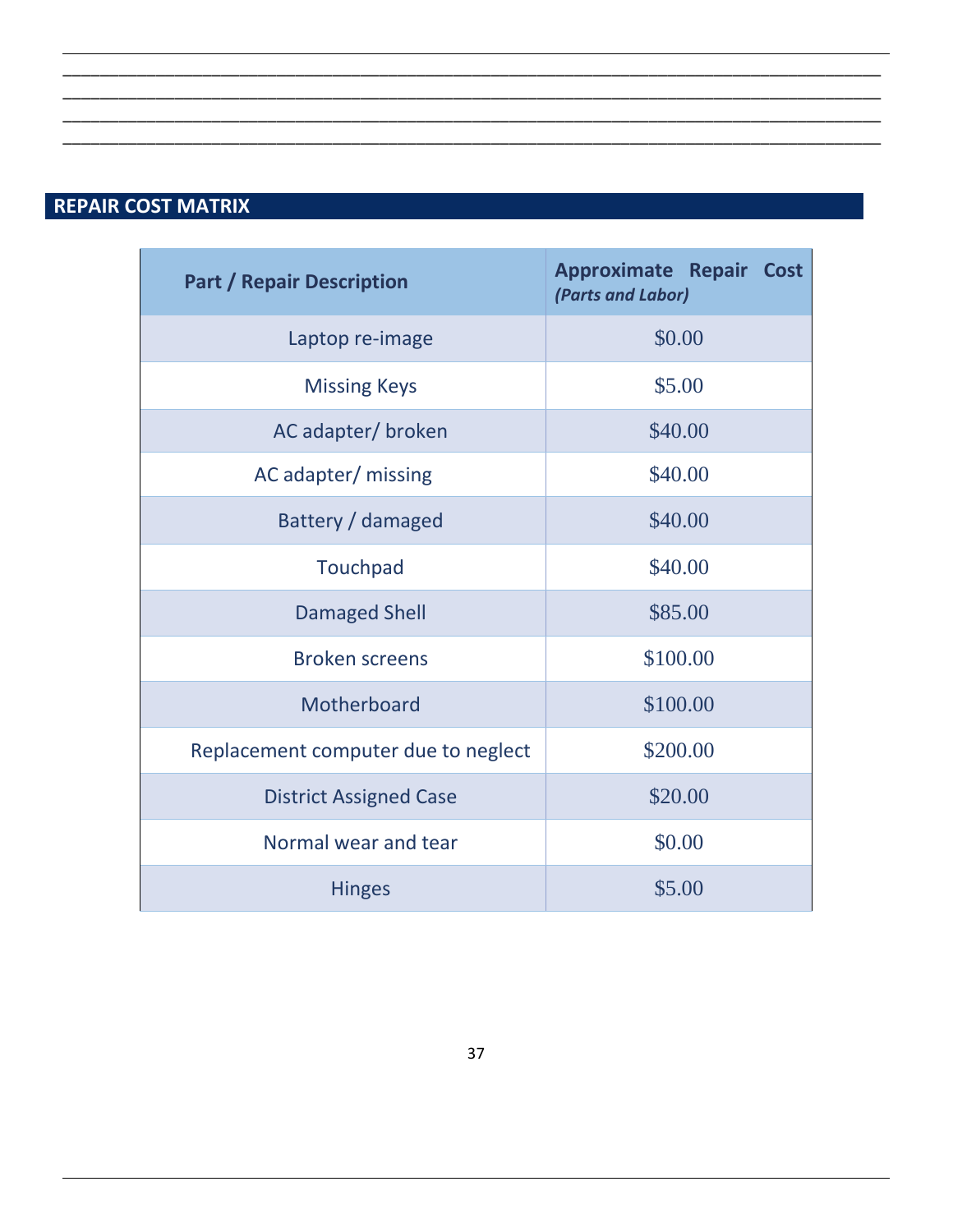## **East Baton Rouge Parish School System**

## **Internet and Network Usage Policy**

The East Baton Rouge Parish School Board recognizes the role of educational technologies in stimulating innovative approaches to teaching and learning and shifting the manner in which educators and students access and transmit information, share ideas, and contact others. In addition, technology is a key component in transacting the business of the school system and school board. The connection of schools and offices to the global online community brings new responsibilities as well as opportunities.

Network resources are provided for educational purposes and to carry out the legitimate business of the East Baton Rouge Parish School System (EBRPSS). Appropriate uses include instruction, research, online collaborations, and the official work of the offices, departments, and schools. The board expects all employees, students, and board members who use computing and network resources, including electronic mail and telecommunications tools, to apply them in appropriate ways to the performance of responsibilities associated with their positions and assignments. The board directs the superintendent or authorized designee(s) to specify those behaviors that are permitted and those that are not permitted as well as disseminate appropriate guidelines for the use of technology resources.

In compliance with the Children's Internet Protection Act, the EBRPSS shall use technology monitoring and protection measures that monitor, block and/or filter Internet access to prevent access to Internet sites that fall under any of the definitions contained in *Section I: Definitions*. The technology protection measures that block and/or filter Internet access may be disabled by an authorized individual for bona fide research purposes with the permission of the superintendent, chief technology officer, or authorized designee(s). This disabling is permissible only for students 17 years of age or older or an authorized employee for the purpose as stated.

The network and Internet user shall be held responsible for his/her actions and activities. Responsibilities include efficient, ethical and legal utilization of any and all network resources.

As a matter of public law, any document pertaining to the public business on a publicly funded system is a public record, and this law applies to all records, messages and other information stored on district computers, file servers, and email and other data storage systems.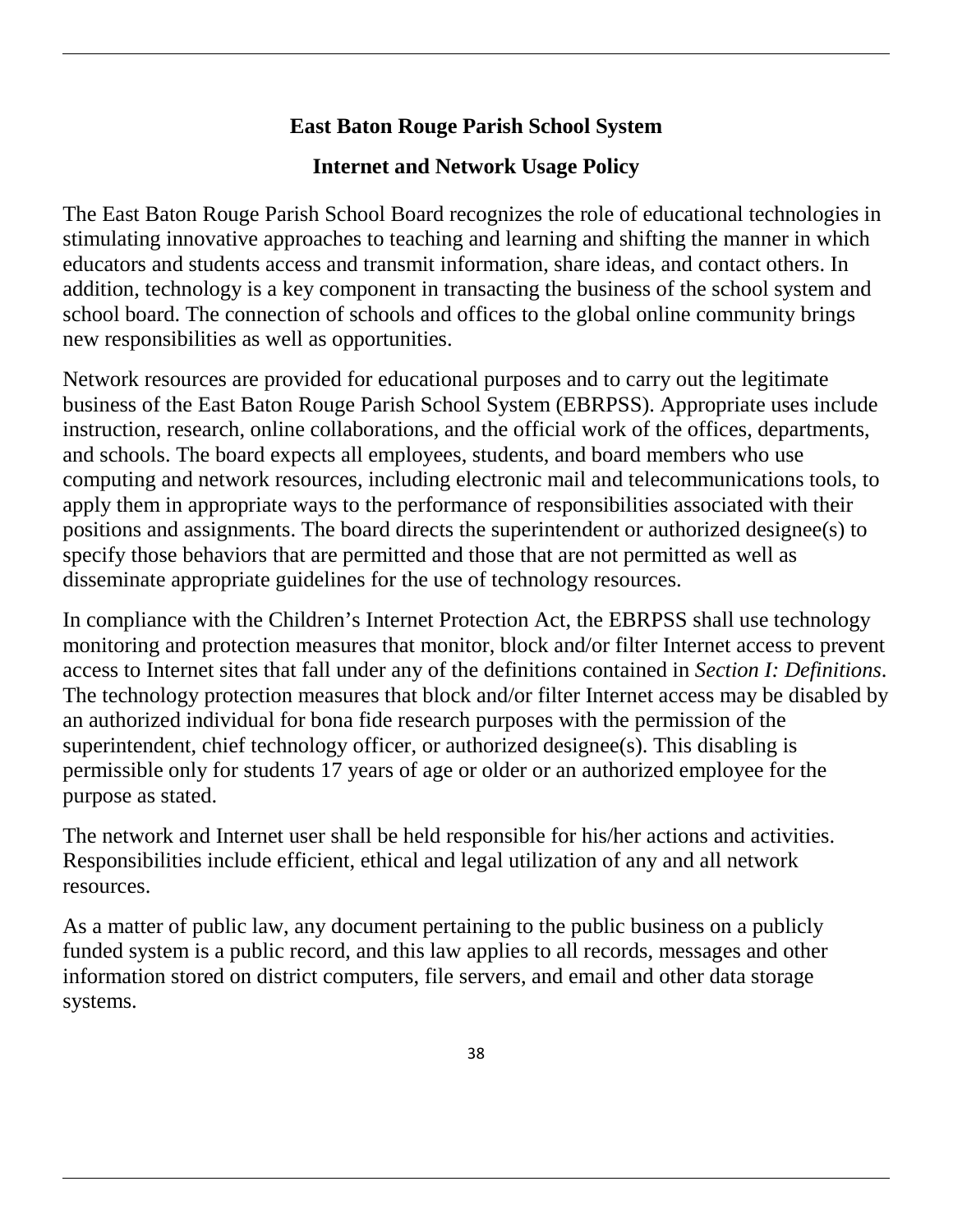Specific guidelines for students and employees are outlined *in Section II: Student Policies and Guidelines; Section III: Employee Policies and Guidelines; Section IV: Acceptable Use of Information Technology Resources for District Enterprise Business applications, and Section V: General District Technology Policies.*

#### **I. DEFINITIONS**

- A. *Child Pornography* The term "child pornography" has the meaning given such term in Section 2256 of Title 18, United States Code.
- **B.** *Harmful to Minors* The term "harmful to minors" means any picture, image, graphic image, file, or other visual depictions that
	- 1. Taken as a whole and with respect to minors, appeals to a prurient interest in nudity, sex, or excretion;
	- 2. Depicts, describes, or represents, in a patently offensive way with respect to what is suitable for minors, an actual or simulated sexual act or sexual contact, actual or simulated normal or perverted sexual acts, or a lewd exhibition of the genitals; and
	- 3. Taken as a whole, lacks serious literary, artistic, political, or scientific value as to minors.
- **C.** *Minor* **-** The term "minor" means an individual who has not attained the age of 17.
- **D.** *Obscene* **-** The term "obscene" has the meaning given such term in Section 1460 of Title 18, United States Code.
- **E.** *Sexual Act and Sexual Conduct* **-** The Terms "sexual act" and "sexual contact" have the meanings given such terms in Section 2246 of Title 18, United States Code.

#### **II. STUDENT POLICIES & GUIDELINES**

Student use of network resources and the Internet is for educational purposes. Adherence to policies and guidelines is required for continued access to technological resources.

#### **A. Online Safety Instruction**

All students will be educated about appropriate online behavior, including interacting with other individuals on social networking websites and in chat rooms, and cyber-bullying awareness and response.

#### **B. Email and Telecommunications**

In general, any student use of networks and telecommunication resources must be for educational purposes. School system rules for student communication also apply in the online environment. Students must respect and adhere to policies in the Student Rights and Responsibilities Handbook as well as any other applicable policy, and local, state, and federal law.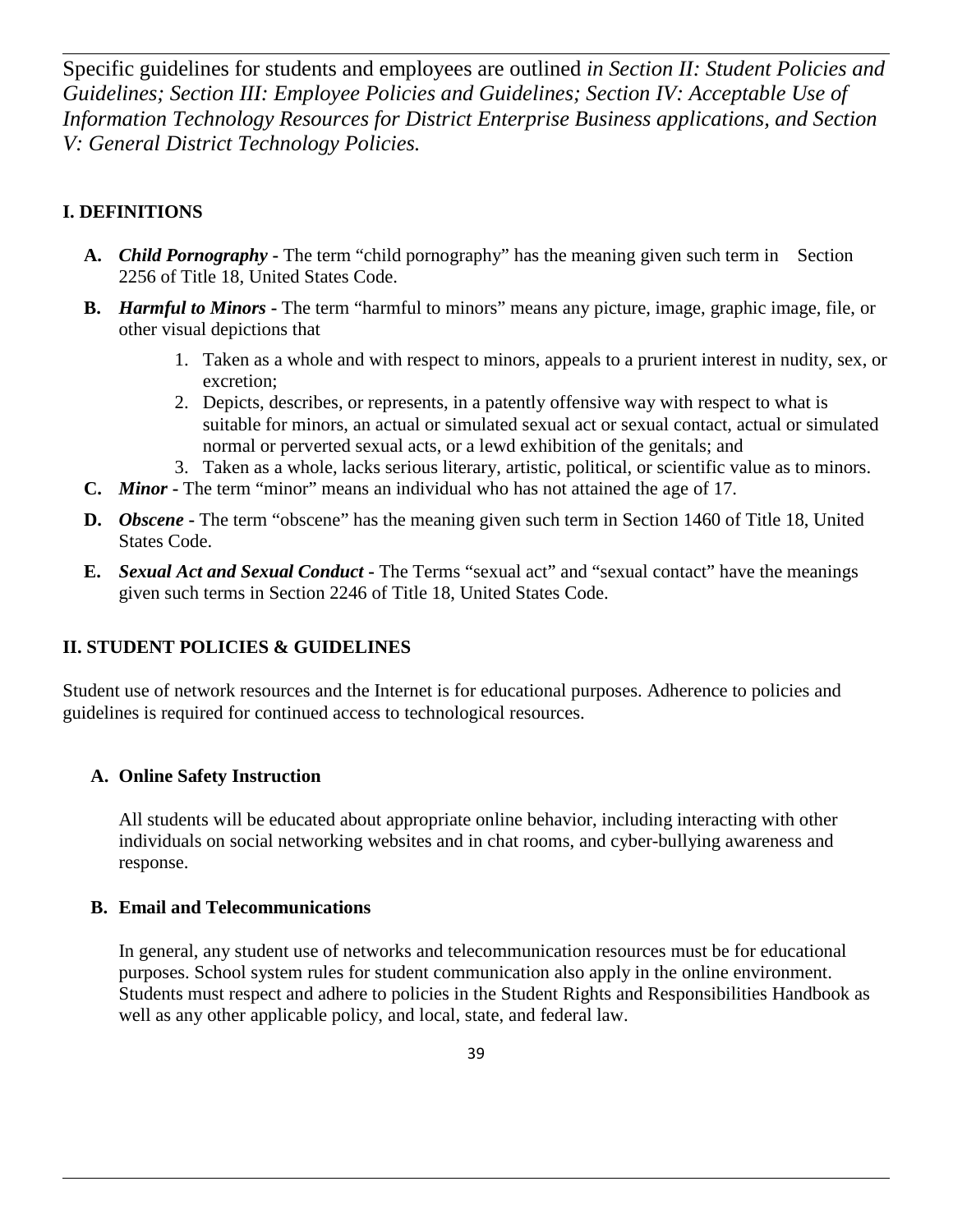Students shall:

- 1. Login and use network resources only with their student account.
- 2. Logoff and close applications immediately after completing work to prevent unauthorized use of the user ID.
- 3. Not use email, chat rooms, net meeting rooms, and other forms of direct electronic communication including instant messaging systems unless authorized by the district and directly supervised by a teacher. School system rules prohibiting indecent, vulgar, lewd, slanderous, abusive, threatening, sexually harassing, bullying, cyber-bullying, or any form of terrorizing language which shall apply to all forms of electronic communications. The student and parent or guardian shall sign an EBR Internet and Network Usage Policy agreement prior to an email or network account being issued.
- 4. Not distribute private information about themselves or others.
- 5. Not send spam, chain letters, or other mass unsolicited mailings.
- 6. Not view, use, or copy passwords to which they are not authorized.

#### **C. Network and Internet Use**

Students shall:

- 1. Use Internet search engines and/or other Internet tools only under the direction supervision of teachers.
- 2. Observe copyright laws, citing the source of information accessed over the Internet using a standard system as directed by the teacher and/or librarian.
- 3. Not intentionally access, transmit, copy, or create material that is illegal, such as obscenity, stolen materials, or illegal copies of copyrighted works, including, but not limited to, music, games, and movies.
- 4. Not intentionally access, transmit, copy, or create any materials or visual depictions on school or district networks or the Internet that are indecent, vulgar, lewd, slanderous, abusive, threatening, harassing, terrorizing, or harmful to minors. All forms of cyber- bullying are strictly prohibited.
- 5. Not attempt to gain unauthorized access, including so-called "hacking" or otherwise compromise any computer or network security or engage in any illegal activities on the Internet, including willfully introducing a computer virus, worm, or other harmful program to the network.
- 6. Not use, download and/or install any file sharing program or anonymous proxy programs or websites that bypass the district filtering systems.
- 7. Not use technology resources to further other acts that are criminal or violate the school or district code of conduct.
- 8. Not make any purchase on the Internet while using school equipment or Internet service.

Students who may inadvertently access a site that is pornographic, obscene, or harmful to minors shall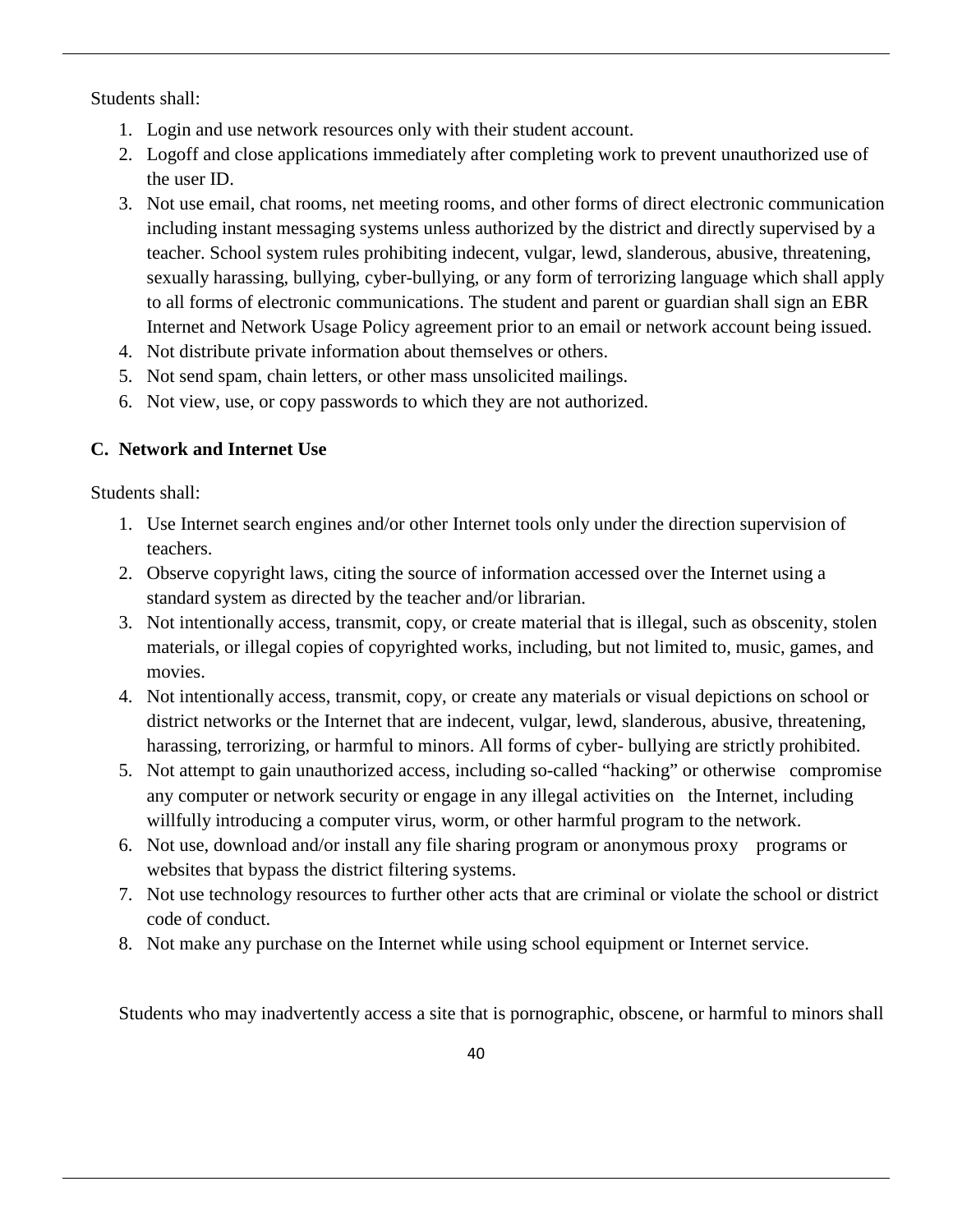immediately disconnect from the site and inform the teacher. The board does not condone any illegal or inappropriate activities and will not be responsible for such use by students. The board does not guarantee the right to use the Internet and reserves the right to suspend or terminate the privilege of any individual at its sole discretion without notice, cause, or reason.

Any violation of this policy may result in the loss of access to the Internet through the EBRPSS network. Additional disciplinary action for students will be determined in accordance with existing rules and procedures, both administrative and as stipulated in East Baton Rouge Parish policy, and including applicable law enforcement agencies when necessary.

#### **III. EMPLOYEE POLICIES & GUIDELINES**

Use of network resources and the Internet is for educational and research purposes or to conduct legitimate business of the school board. All employees desiring to use school district computers, including the Internet and email systems, must sign the EBR Internet and Network Usage Policy and agree to abide by all district regulations. The board does not condone any illegal or inappropriate activities and will not be responsible for such use by staff. The board does not guarantee the right to use the Internet and reserves the right to suspend or terminate the privilege of any individual at its sole discretion without notice, cause, or reason. Failure to adhere to these regulations may result in the loss of computer privileges, access to the Internet and electronic mail account and may result in further disciplinary action up to and including termination. Furthermore, any activity that may be in violation of local, state, or federal laws will be reported to the appropriate law enforcement agency.

#### **A. Email and Telecommunications**

Employees must use assigned email accounts in support of educational purposes and conducting district business. All employees desiring to use telecommunications tools signify by their acceptance of an email account and their signature on the EBR Internet and Network Usage Policy their willingness to adhere to school board policy. This policy also applies to the use of private e-mail accounts when access is attained using school board equipment or networks and to access attained through any authorized personal digital device while on school board property.

Communication over EBR networks is not private. Network supervision and maintenance may require review and inspection of directories or messages. Messages may sometimes be diverted accidentally to a destination other than the one intended. The school system reserves the right to access stored records in cases where there is reasonable cause to suspect wrongdoing or misuse of the system. Courts have ruled that old messages may be subpoenaed, and network supervisors may examine communications in order to ascertain compliance with network guidelines and acceptable use policies.

In general, employees are expected to communicate in a professional manner consistent with state laws and local policies governing the behavior of school employees and with federal laws governing copyright. Electronic mail and telecommunications are not to be utilized for unauthorized disclosure, use and dissemination of personal identification or confidential information regarding any student or employee.

Employees shall: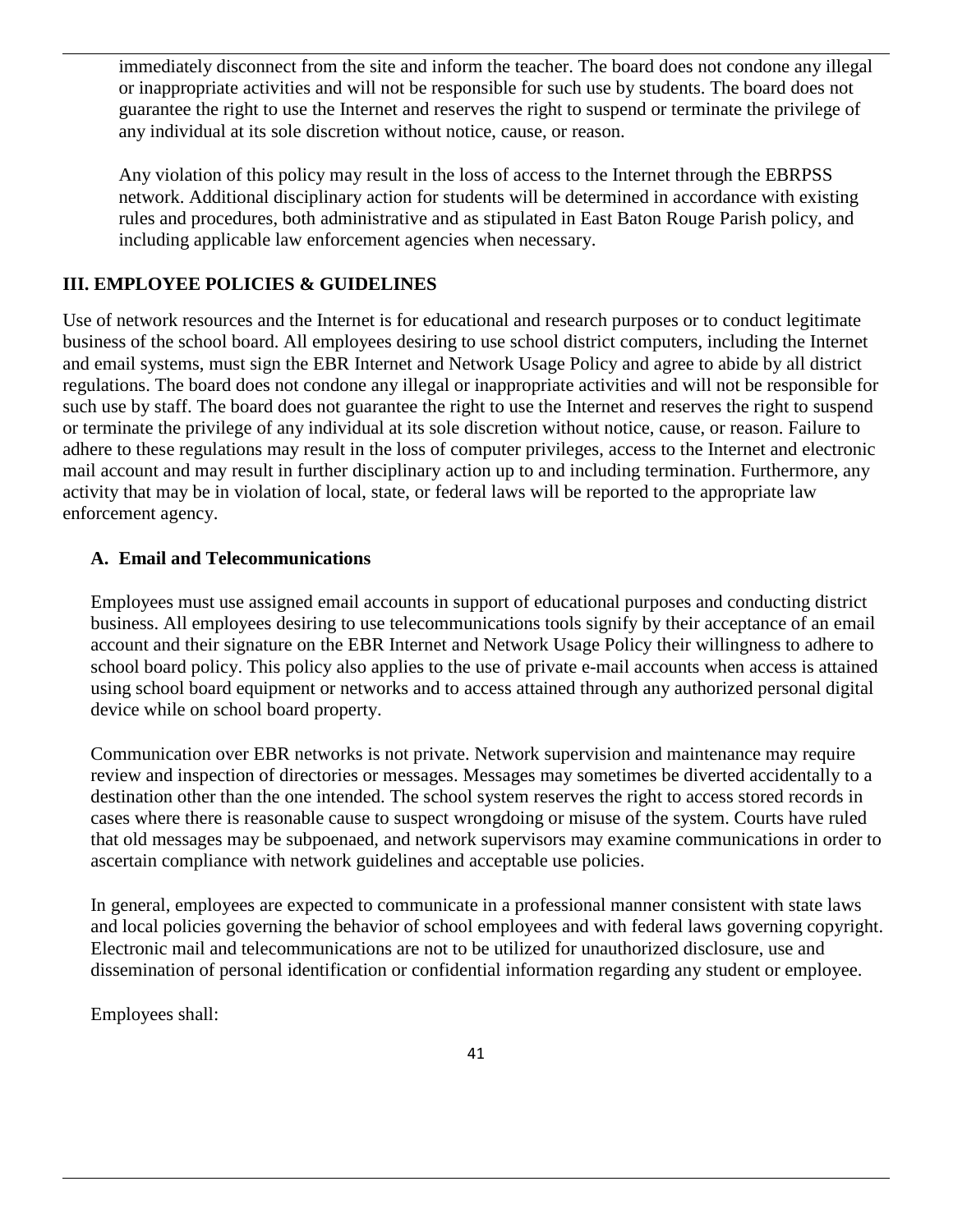- 1. Not communicate any indecent, vulgar, lewd, slanderous, abusive, threatening, sexually harassing, cyber-bullying, or terrorizing e-mail or other messages or materials on school or district networks or the Internet.
- 2. Not send spam, chain letters, or other mass unsolicited mailings.
- 3. Not view, use, or copy passwords to which they are not authorized.
- 4. Not use technology resources to further other acts that are criminal or violate the school or district code of conduct or rules.
- 5. Not disclose, use, or disseminate personal information regarding minors
- 6. Not use the email system for commercial, political, personal activities, or religious purposes.

#### **B. Network and Internet Use**

All employees are responsible for knowing and adhering to school system policies regarding networks and the Internet. Employee policies and regulations apply to all EBRPSS employees, including classified and unclassified staff and board members.

Employees shall:

- 1. Login and use their network account only for their own use.
- 2. Logoff and close applications when leaving the computer unattended to prevent unauthorized access to sensitive, protected, or prohibited information.
- 3. Not intentionally access, transmit, copy, or create material that is illegal, such as obscenity, stolen materials, or illegal copies of copyrighted works, including, but not limited to, music, games, and movies.
- 4. Not intentionally access, transmit, copy, or create any materials or visual depictions on school or district networks or the Internet that are indecent, vulgar, lewd, slanderous, abusive, threatening, harassing, terrorizing, or harmful to minors. All forms of cyber bullying are strictly prohibited.
- 5. Not attempt to gain unauthorized access, including so-called "hacking" or engage in any other unlawful conduct online, including willfully introducing a computer virus, worm, or other harmful program to the network.
- 6. Not download non-work related files or access or download files from sites delivering or streaming audio or video except for educational use in direct instruction of students, for professional development, or to conduct district business. Any use of streaming audio or video in schools must comply with district procedures.
- 7. Not use, download and/or install any file sharing programs or anonymous proxy programs or websites that bypass the district filtering systems.
- 8. Not use the network, email system, or district web sites for personal financial gain, political advertising, or issue advocacy.
- 9. Not use the network, email system, or district web sites for fundraising purposes without prior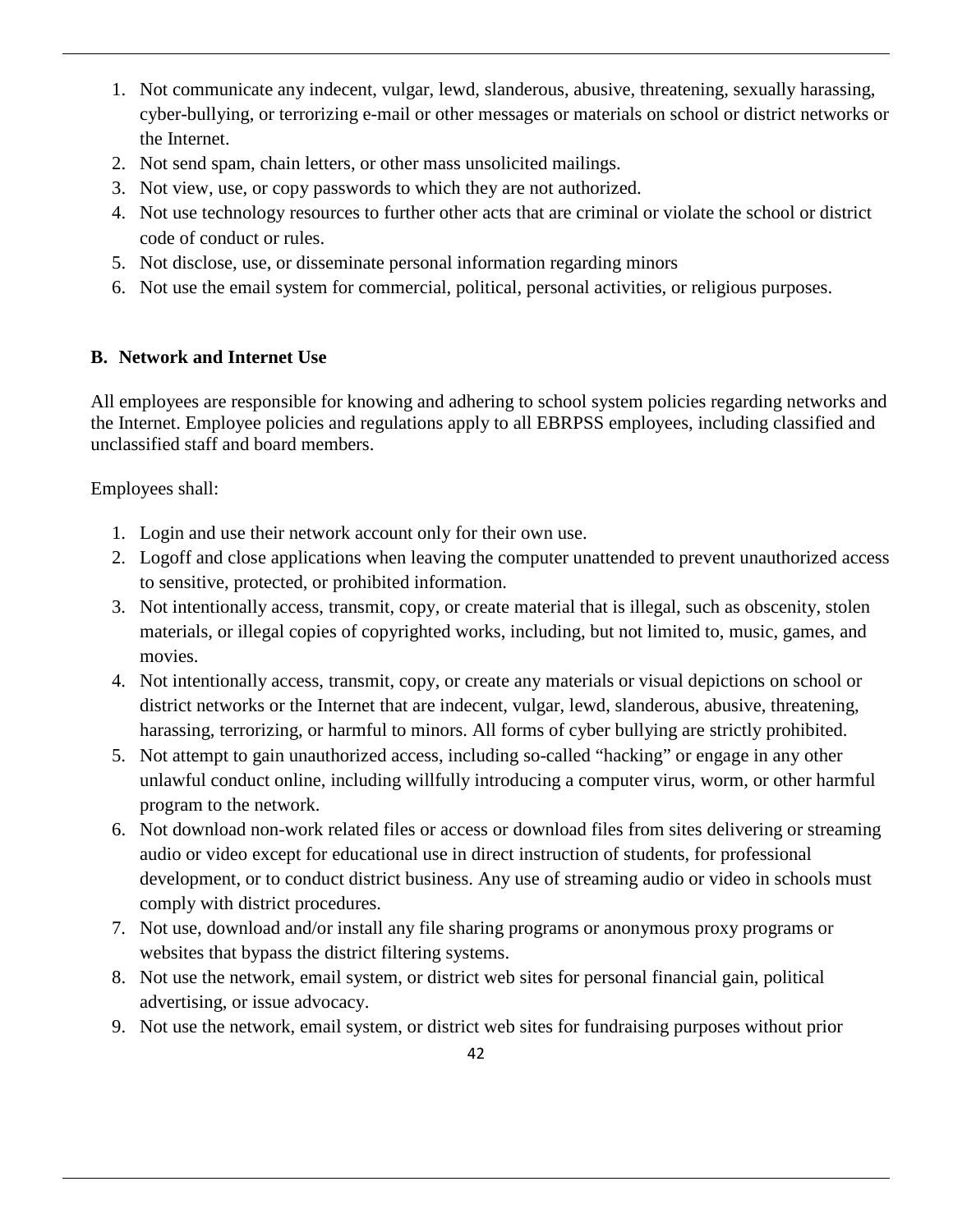written administrative approval.

- 10. Not link to personal home pages, use the district sites for personal web pages, or use the district site for links to sites of personal interest.
- 11. Not make any personal purchase on the Internet while using EBRPSS equipment or Internet service.

#### **C. Teachers Responsibility for Student Use of Networks and the Internet**

Teachers shall:

- 1. Not allow students to use their teacher network account.
- 2. Require students to login to the network with their student account.
- 3. Ensure that the use of Internet resources is consistent with curriculum objectives of the school system.
- 4. Preview and evaluate learning resources including Internet sites prior to recommending them for student use.
- 5. Direct and supervise student access to Internet resources identified through tools such as ageappropriate search engines, directories, resource lists, and news groups, and provide appropriate guidance and instruction to students in the use of those sites that have not been evaluated by the teacher.
- 6. Limit electronic distribution of assignments, classroom materials, grades, parental advisories, and any other information to systems the district provides for that purpose, in accordance with the EBRPSS Web Publishing Policy and Guide.
- 7. Submit a distance learning approval form to the appropriate site and district administrators prior to participating in online educational projects or courses requiring student email access.
- 8. Secure a parent or guardian signature on a district Media Release form and keep on file at the school, prior to publishing student pictures or work on the Internet, to protect student privacy.

#### **IV. ACCEPTABLE USE of INFORMATION TECHNOLOGY RESOURCES for District Enterprise Business Applications**

The purpose of this policy is not to impose restrictions that are contrary to the EBRPSS's established culture of openness, trust and integrity; but to outline acceptable and ethical use of information technology resources. Enforcing this policy is an integral part of the district's commitment to protecting its employees, affiliates and itself from illegal, unethical or damaging actions by individuals, either knowingly or unknowingly. It is important that every enterprise business-system computer user know the guidelines of this policy, and to conduct their work accordingly.

#### **A. General Guidelines Regarding Enterprise Business Application Systems:**

1. Prior to gaining access to EBRPSS information technology resources; all employees, temporary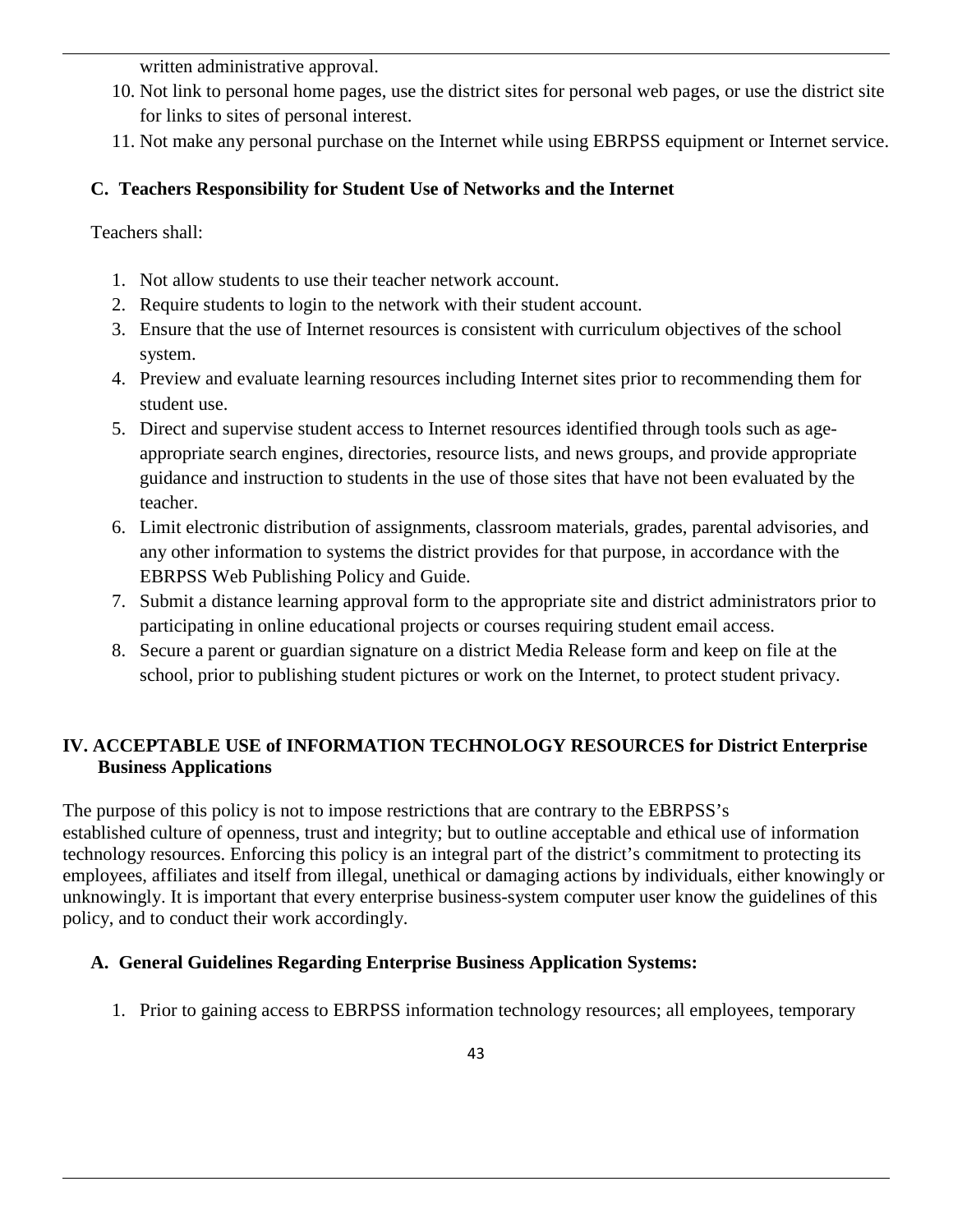staff, interns, contractors and affiliates must acknowledge receipt and acceptance of the EBRPSS Internet and Network Use Policy.

- 2. All data created on the EBRPSS's computer system remains the property of the EBRPSS. Users are responsible for exercising good judgment when using EBRPSS information technology resources.
- 3. Users should be aware that EBRPSS network, network traffic and devices may be monitored and audited for security and network maintenance purposes at any time by authorized individuals without prior notice.
- 4. All confidential and sensitive data must be encrypted and transported exclusively upon EBRPSSowned devices.
- 5. EBRPSS employees should protect the technical resources under their control, such as passwords, computers and data.
- 6. EBRPSS employees are prohibited from sending official EBRPSS messages from a personal, non-EBRPSS email address.
- 7. EBRPSS employees will not configure personal e-mail to be delivered to an EBRPSS computer.

#### **B. The following actions are prohibited on EBRPSS data networks:**

- 1. Engaging in any illegal activity under local, state, federal or international law or in violation of EBRPSS policies
- 2. Sharing network user-accounts and passwords with others even on temporary basis
- 3. Storing EBRPSS sensitive/confidential data on personal computers or devices
- 4. Gaining unauthorized access or modifications to any district, department, or school network or information technology resource for any reason
- 5. Installing unauthorized or unlicensed hardware or software on any EBRPSS information technology device
- 6. Attaching personally owned devices to the EBRPSS network without an approved exclusion
- 7. Violating copyright laws including downloading music and non-work related video files
- 8. Installing personally owned digital music or movies on a district-owned computer
- 9. Setting up file sharing in which protected intellectual property is illegally shared such as music or videos
- 10. Using EBRPSS information technology resources for personal financial gain
- 11. Using an EBRPSS computing asset to actively engage in procuring or transmitting material that is in violation of sexual harassment or hostile workplace policies or laws
- 12. Performing any form of harassment or cyber-bullying
- 13. Creating or forwarding chain letters
- 14. Port scanning or security scanning is prohibited unless prior notification to the EBRPSS's Chief Technology Officer is made and authorization is granted.
- 15. Leaving your computer unlocked and unattended
- 16. Using instant messaging, voice over internet protocol, or video over internet protocol programs unless authorized for business use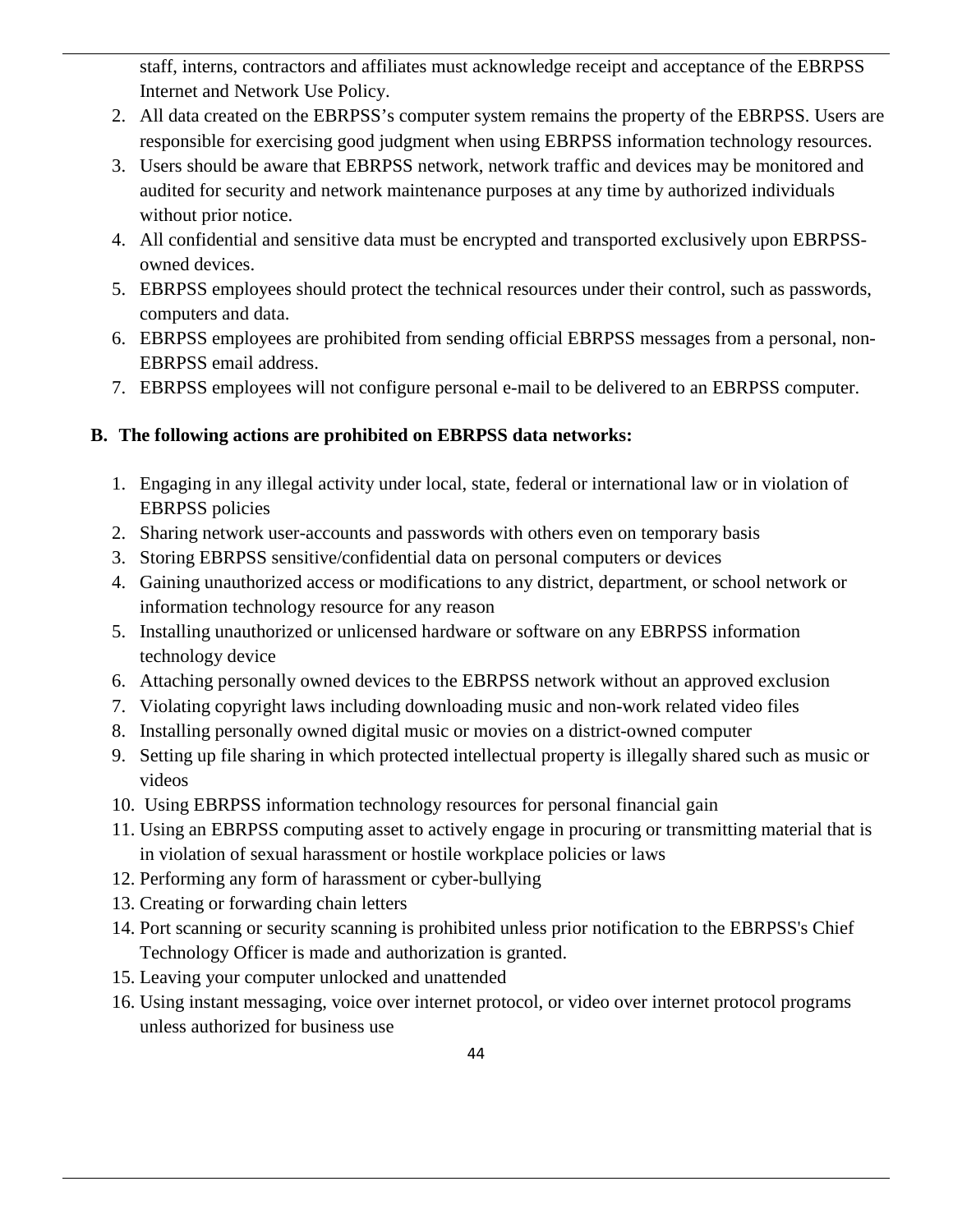#### **C. Password requirements for EBRPSS enterprise business application systems:**

Passwords keep information safe and to prevent potential security breaches. Each employee is assigned a password as a method to provide unique access to information technology resources and information. Passwords shall never be shared with others; unless a legitimate business reason exists (e.g. sharing a password with the EBRPSS Help Desk to solve a computer related problem). If an employee suspects their password has been compromised, it should be changed immediately and reported to the EBRPSS technology help desk or to the chief technology officer.

A poorly chosen password may result in the compromise of the EBRPSS network. A strong password:

- 1. Has both upper and lower case letters. (Required)
- 2. Has digits or punctuation characters as well as letters. (Required)
- 3. Is at least eight alphanumeric characters long. (Required)
- 4. Is easy to remember and hard to guess.
- 5. Can be typed quickly.
- 6. Is changed at least once every forty-five days. (Required)

#### Do not use:

- 1. The same password for multiple computer or network systems.
- 2. Personal information (pets, names, phone numbers, etc.) as passwords.
- 3. Easy to guess or identify passwords such as 1234 or QWERTY.
- 4. Your password on a computer you suspect may have viruses or malware.

It is important to note that the practice of writing down your passwords is discouraged, but allowed if it is stored in a secure location.

#### **D. Virus/Malware/Spyware Prevention and Protection**

- 1. To protect EBRPSS information technology resources, data standards or requirements for all computers and devices connected to the EBRPSS networks must be in place to ensure effective virus and malware detection and prevention.
- 2. All EBRPSS computers must have the standard supported EBRPSS antivirus program installed and scheduled to run at regular intervals.
- 3. The antivirus program and antivirus patterns (definitions) must be kept up-to date.
- 4. All EBRPSS computers must have antispyware program installed.
- 5. If you believe your computer is infected with a virus or performing abnormally, turn off your machine and contact the EBRPSS technology help desk immediately.
- 6. The use of non-standard programs or shareware is allowed only after approval of the EBRPSS Chief Technology Officer.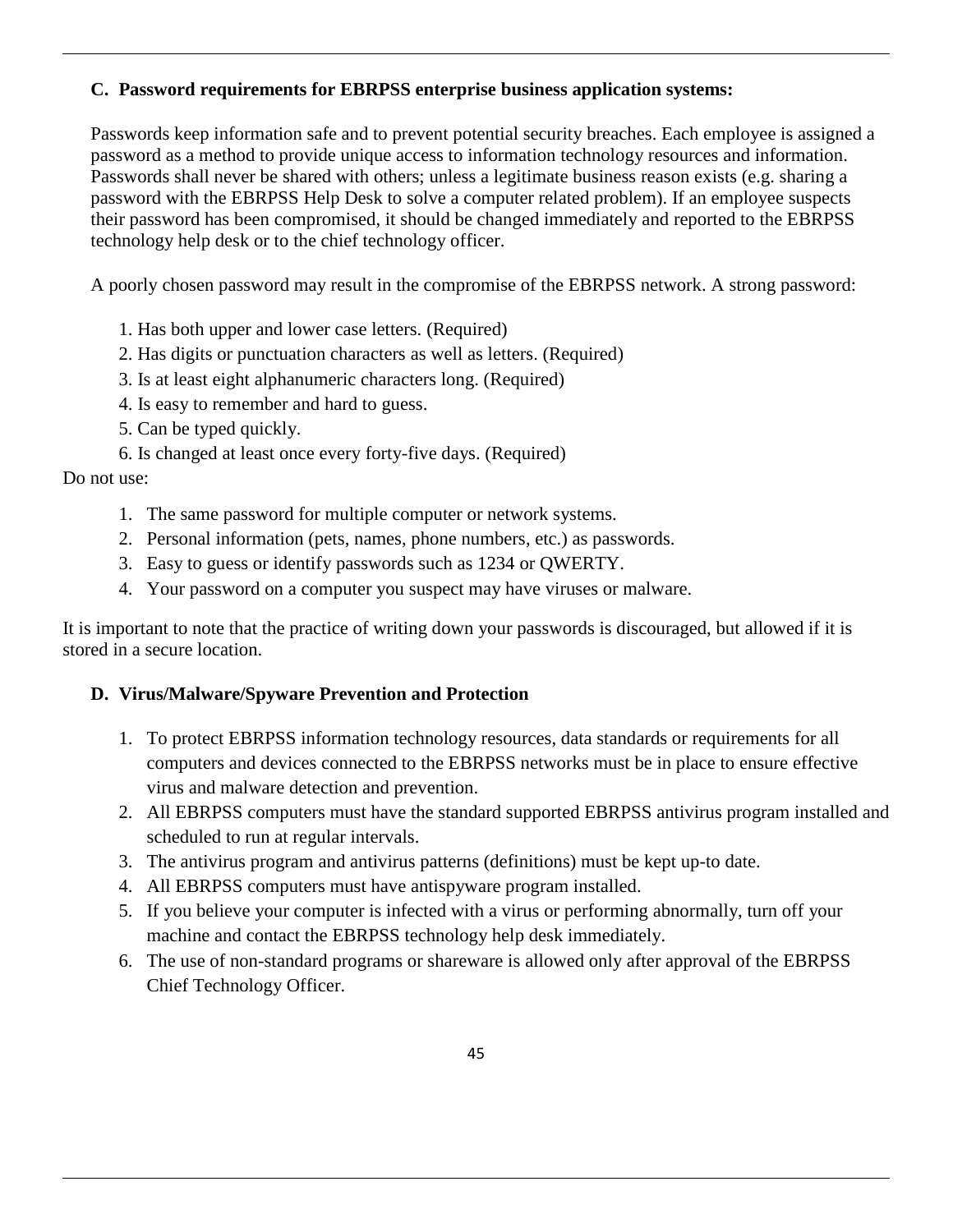#### **E. Sensitive/Confidential Data Handling**

The purpose of this policy is to establish awareness and provide guidance on the proper handling of confidential and sensitive information, including but not limited to Social Security Numbers (SSN), credit card numbers and Federal ID numbers maintained by the EBRPSS. Forms of communication include but are not limited to oral or written words, screen displays, electronic transmission (such as email and attachments), printed material, USB storage device, etc; whether it is a partial or full display of the number.

- 1. Do not use SSNs as the primary identifier for any person or entity in any system, unless it is a mandated necessity.
- 2. Confidential or sensitive data may not be copied without authorization from EBRPSS administrators.
- 3. Confidential information shall be encrypted before communicated via e-mail or transferring via portable storage devices.
- 4. Recipients of confidential or sensitive data shall not disclose the contents to any individual unless that person has a valid need and proper authorization from EBRPSS Management.
- 5. The principle of least privilege must be followed in giving access to data.
- 6. Access privileges must be reevaluated regularly; access rights should be revoked or changed accordingly to reflect an individual's role, responsibilities and employment status.
- 7. Any release, exposure or potential exposure of confidential information to an unauthorized third party or unauthorized access to EBRPSS's system must be reported immediately to district management.

#### **V. GENERAL DISTRICT TECHNOLOGY POLICIES**

#### **A. Installation and Maintenance of Hardware and Software**

Installation and maintenance of hardware and software in EBRPSS schools and offices shall be directed and performed by the appropriate district technology staff. The following guidelines shall be observed:

- 1. Computers and other network devices shall be installed and maintained only by authorized staff. The board has an obligation to ensure that software on its computers is being used legally according to the software license and to ensure that any software installed does not create problems on that computer or the district network.
- 2. A multiple license must be in effect for any software installed on a network file server
- 3. All software installed on district computers must be related to the educational or business purposes of the EBRPSS School System.
- 4. Migrating to an upgraded computer does not carry with it the right to "migrate" software unless the software is removed from the original machine and/or properly licensed.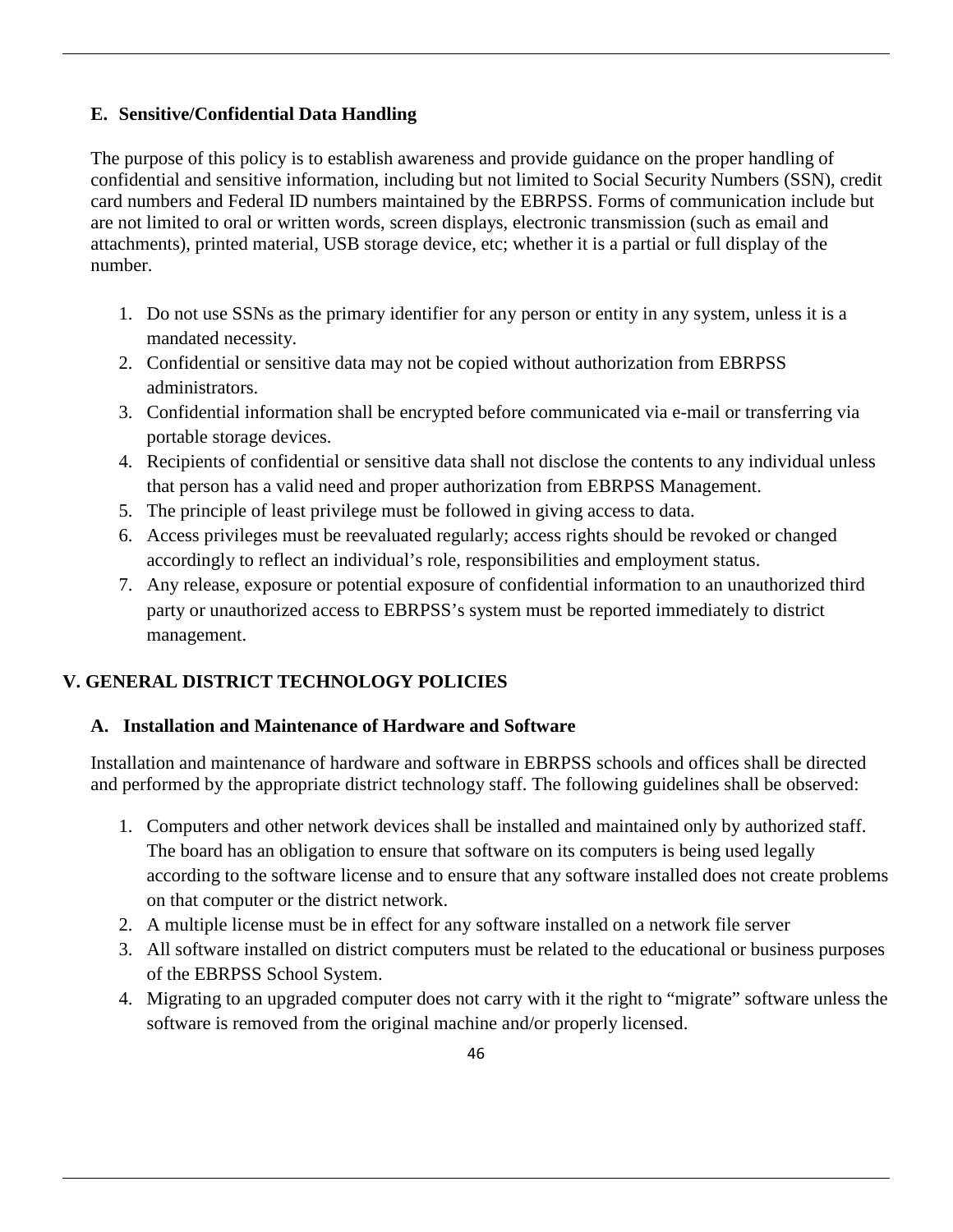- 5. Migrating to upgraded servers or network operating systems does not carry with it the right to continue use of older software designed for older operating systems.
- 6. District technical staff has the right and obligation to remove unauthorized and harmful software from computers and will report the incident to the appropriate site and district administration.
- 7. Any computer that does not meet the requirements for the district network will no longer be maintained or repaired by the district.
- 8. Any computer accessing the Internet without network login and authentication must maintain current anti-virus software.
- 9. School Technology Facilitators at each school site are designated to enter work orders for hardware or software installation and maintenance and related issues into the district online system for reporting, maintaining and tracking documentation of repairs and service calls.

#### **B. Distance learning**

Use of video conferencing in schools must be approved by the appropriate site and district administrators prior to implementation and use. Appropriate uses include online courses (distance education/virtual schools), online collaborations, and/or virtual field trips to enhance the comprehensive curriculum, and other approved educational activities, including professional development. Principals or an authorized designee must submit a Distance Learning Request Form for any course or activity requiring student email access. EBRPSS student and parent(s) or guardian(s) shall sign an EBR Internet and Network Usage Policy prior to an email account and/or access credentials being issued.

#### **C. Grants**

Any employee applying for a grant with a technology component must follow EBR Grant Procedures and utilize the appropriate Grant Technology Planning Form (Office of Coordinator of Grants).

#### **D. Outside agencies and Organizations**

Any project in an EBRPSS school or facility that is initiated and funded by non-EBRPSS agencies or organizations must be planned in conjunction with the Department of Technology Services to insure that appropriate standards and procedures are followed.

*Disclaimer: Neither EBRPSS nor the Technology Department will assume responsibility for maintaining, installing, operating, or repairing any technology installations initiated by outside agencies without prior written agreement approved by the superintendent, chief technology officer, and/or other authorized designee(s).* 

The Board expects all employees and students to cooperate in good faith with established policies and rules in order to preserve the integrity of network resources and Internet access for all users.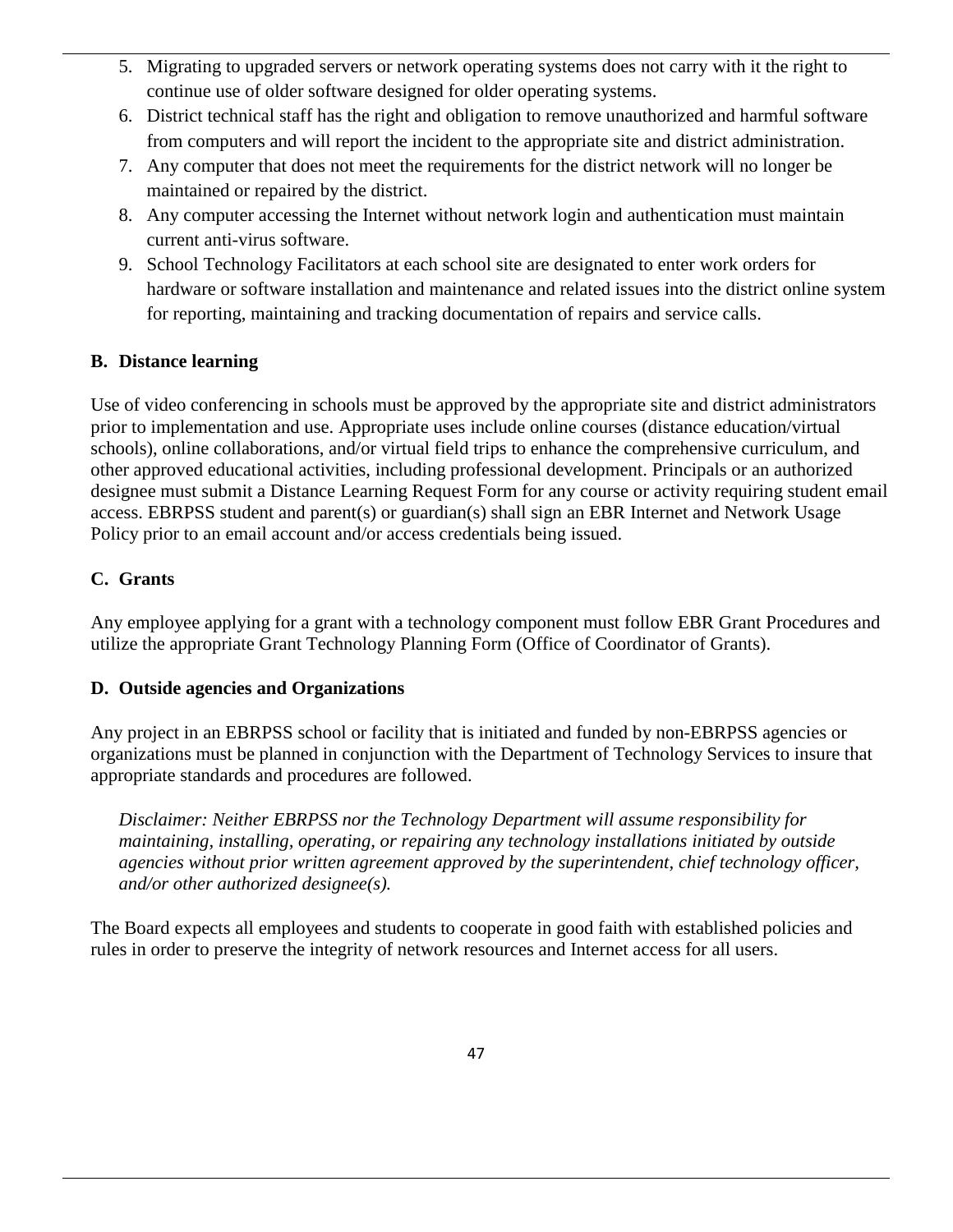#### **---------- NOTICE OF RECEIPT AND REVIEW----------**

I have received and reviewed the Internet and Network Usage Policy of the East Baton Rouge Parish School System.

| School/Department: | Date: Date: |
|--------------------|-------------|